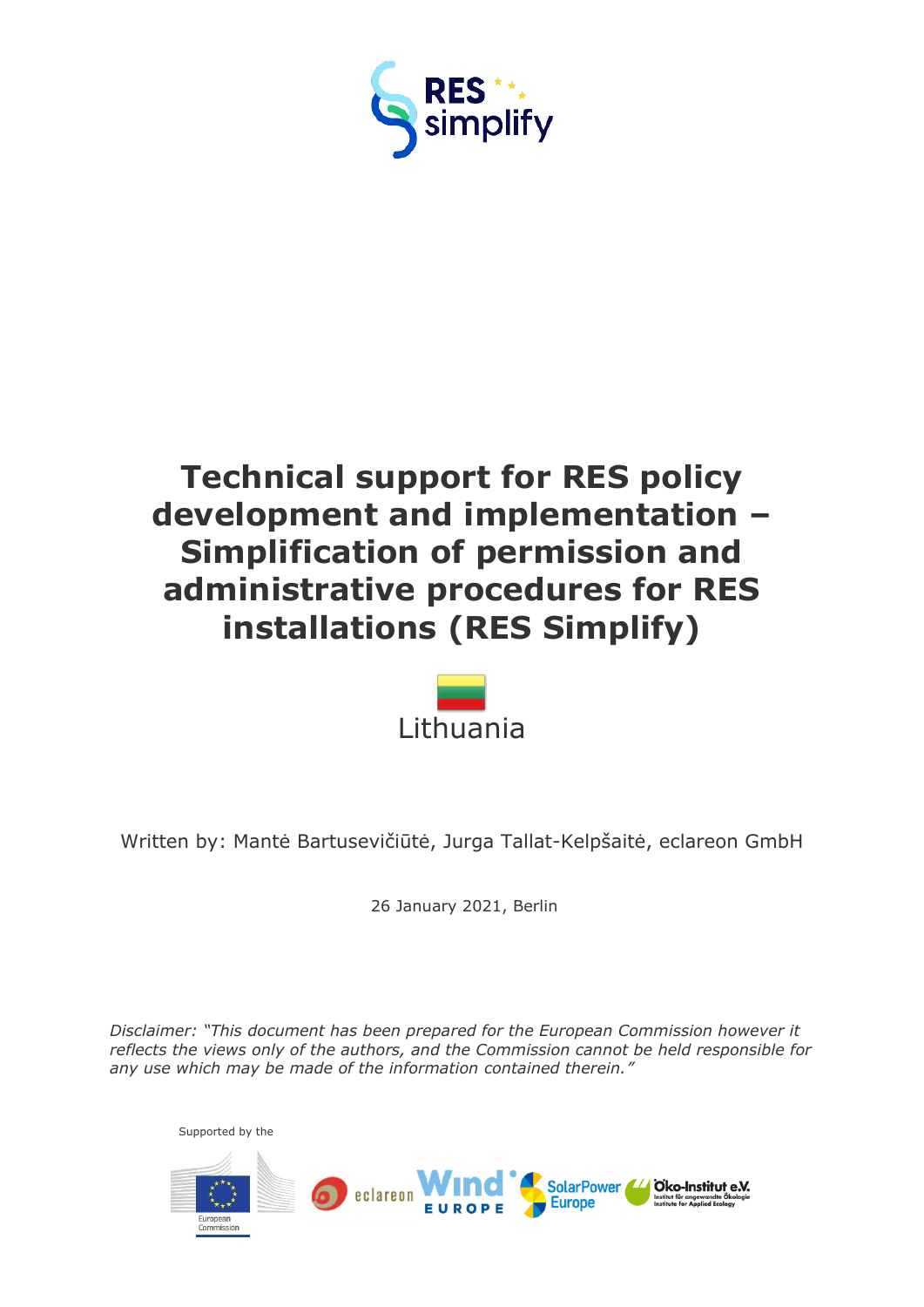## <span id="page-1-0"></span>**Executive summary**

This report covers four most relevant RES-E and RES-H technologies in Lithuania: onshore wind, rooftop and ground-mounted PV and biomass.

All in all, most of the barriers identified in the survey for this report concern onshore wind development, while solar ground-mounted installations face some, but not significant obstacles. No barriers were communicated by the stakeholders with regard to solar rooftop and biomass plants. It is noteworthy that solar PV as well as biomass projects are seen as very successful in Lithuania.

For onshore wind, one of the key barriers in the site selection phase is the territorial limitation due to national security interests. The Lithuanian Armed Forces approved a map with restricted areas for the development of wind power, which covers around one third of the country's territory and thus excludes many areas from possible consideration. In addition, a new Environmental Impact Assessment was communicated as a barrier for the repowering and lifetime extension of the onshore wind farms.

For PV systems below 30 kW, simplified administrative and grid connection procedures are used in Lithuania. As a result, no major barriers were reported for smaller PV systems. However, the preparation of a special plan is seen as the biggest obstacle to larger ground-mounted PV projects. The problem is that around 90% of the municipalities in Lithuania have no special plans and therefore require project developers to prepare them at their own expense. This process takes around one year and causes additional project costs.

Obtaining a grid connection permit is a transparent and uncomplicated process in Lithuania, especially for smaller systems with an output of up to 30 kW. However, the long statutory deadline of 22 months for connecting the power plant to the electricity grid is perceived as an obstacle by the developers of onshore wind and larger solar power projects.

Lithuania has already started to implement the RED II into its national legislation. Simplified procedure for small installations as well as procedural transparency and public consultations have been established in 2018-2020 revisions of the Renewable Energy Act (RES Act, 2011). Some additional smaller amendments are expected by June 2021.

Table 1 contains a traffic light assessment of the relevant process steps for the installations of onshore wind, solar and biomass technologies in Lithuania.

*Table 1: Traffic light assessment of the relevant process steps*

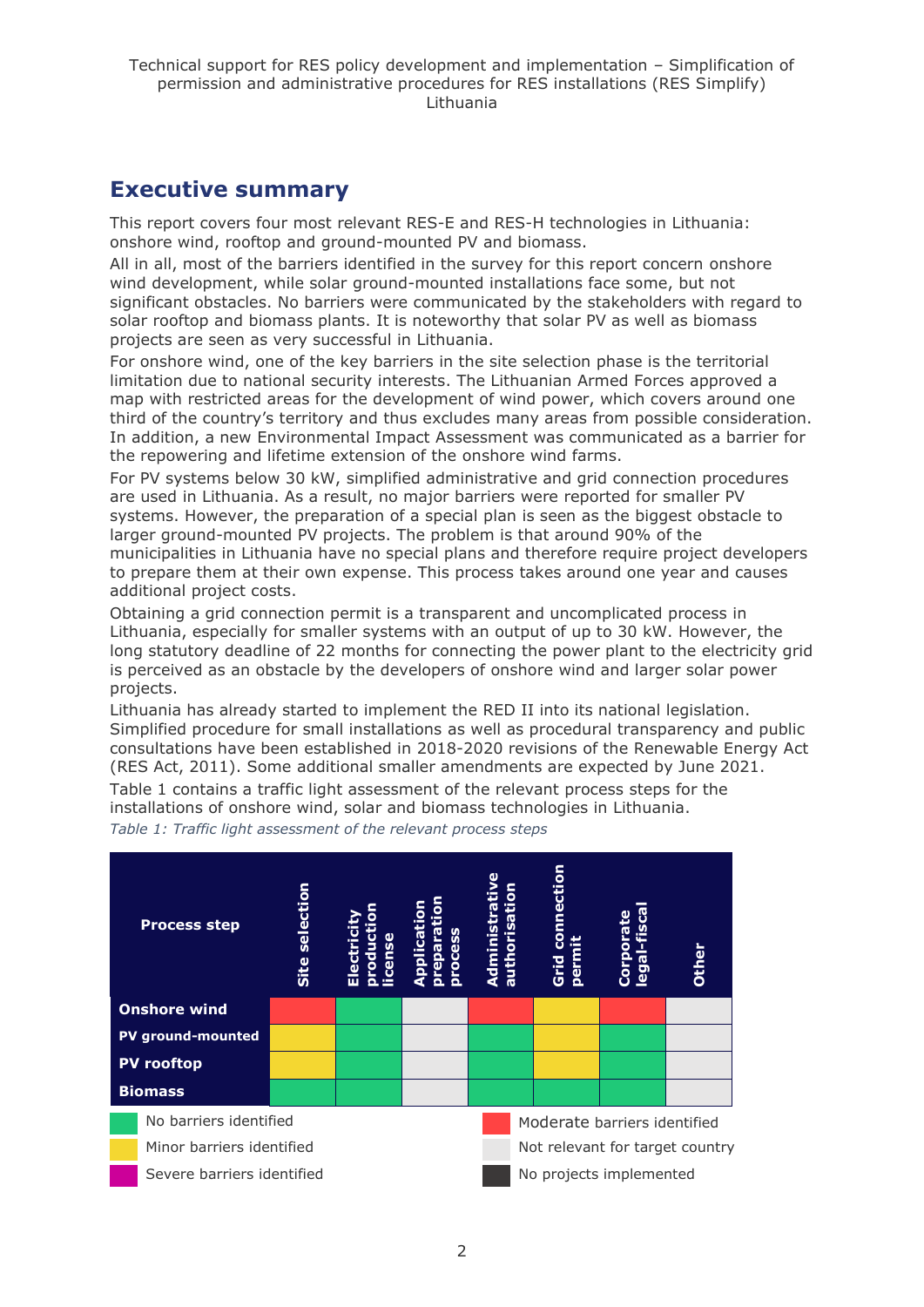## **Table of contents**

| 6. Indicators to measure the performance of the overall process28 |  |
|-------------------------------------------------------------------|--|
|                                                                   |  |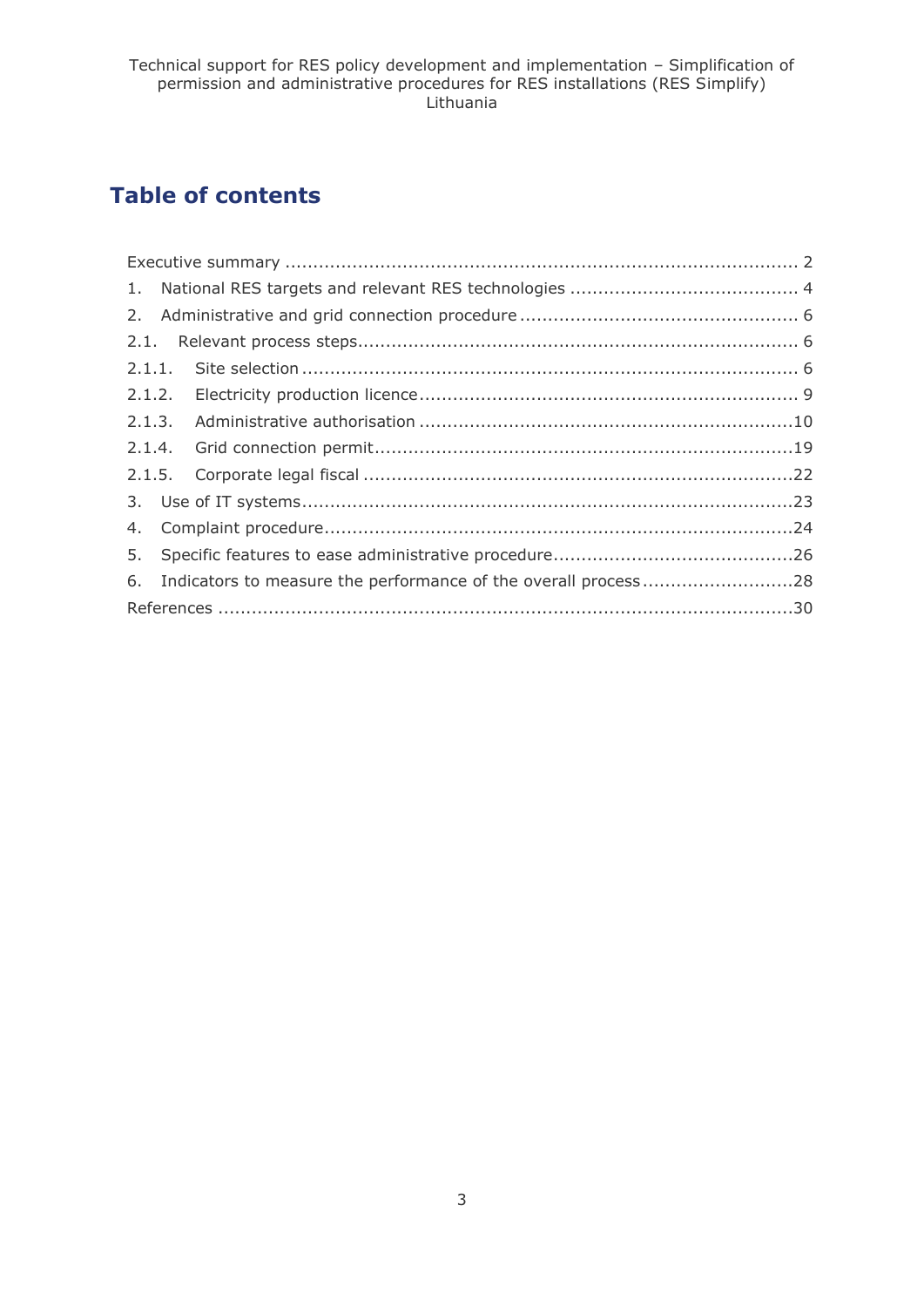## <span id="page-3-0"></span>**1. National RES targets and relevant RES technologies**

According to the Lithuanian National Energy and Climate Plan 2021-2030 (NECP) as well as the National Energy Independence Strategy of Lithuania (NEIS, 2018), the country's objective is to increase the share of energy from renewable energy sources (RES) in gross final energy consumption to 45% by 2030 and to 80% by 2050. In 2018, the RES share in gross final energy consumption was 24.21%. To achieve the general RES target of 45% for 2030, the NEIS also sets sectoral targets: 45% RES share in the electricity sector and 90% in district heating (NECP, 2019).

In the electricity sector, the NECP expects that the investments in wind and solar power will be most attractive for investors in Lithuania by 2030. This is due to the economic attractiveness and relatively simple installation of these renewable energy technologies. Wind energy is expected to remain the main source for electricity generation for this decade and is expected to account for at least 70% of locally generated electricity in 2030 (NECP, 2020). Under the "planned policies and measures" (PPM) scenario in the NECP, the total installed capacity of wind turbines should increase from 533 MW in 2018 to 1,322 MW (of which 350 MW offshore wind) in 2030 (EnMn, 2020; NECP, 2019).

Offshore wind power is not yet being developed in Lithuania. The Lithuanian parliament approved a support scheme for offshore wind energy in the Baltic Sea with the planned offshore wind capacity of up to 700 MW. However, the first offshore wind auction is not expected to take place until 2023 (MoEn 2020b).

In terms of solar energy, the NECP forecasts that this renewable energy source will account for 3% of locally generated electricity in 2030 (NECP, 2019). The total installed capacity of solar power in Lithuania should rise from 88 MW in 2018 to 117 MW in 2030 and under the PPM scenario to even 792 MW (MoEn, 2020a; NECP, 2019). To achieve this technology-specific goal, the Lithuanian government relies heavily on solar prosumers. According to the NEIS (2018), the share of prosumers should account for 30% of the total number of electricity consumers.

Other renewable energy sources in the country's energy mix for electricity generation in 2030 are hydropower, biomass and biogas. Hydropower is expected to account for 8% of total electricity production. However, due to strict environmental regulations, there are no plans to install new hydropower capacities by 2030 (NECP, 2019). The use of biogas, which will make up 2% of locally produced electricity in 2030, will be transport-oriented and thus no new biogas capacities will be installed to generate electricity by 2030 in Lithuania either (NECP, 2019). Finally, 9% of locally generated electricity should come from biomass plants in 2030. New biomass capacities are expected from the currently constructed Vilnius biomass power plant - a combined heat and power (CHP) plant that is expected to become operational in 2021. The total electrical capacity of the CHP will be around 92 MW (NECP, 2019). Apart from that, no further biomass plants are planned for this decade (Nagevičius, 2021; NECP, 2019). It is only intended to maintain the capacity of the existing biomass plants of 73.46 MW (NECP, 2019).

In contrast to the planned development of RES in the electricity sector, figure 1 displays the annual deployment of PV and onshore wind between 2010 and 2019. Both PV and onshore wind reached the peak in mid-2010's, with a poor deployment in the last three years.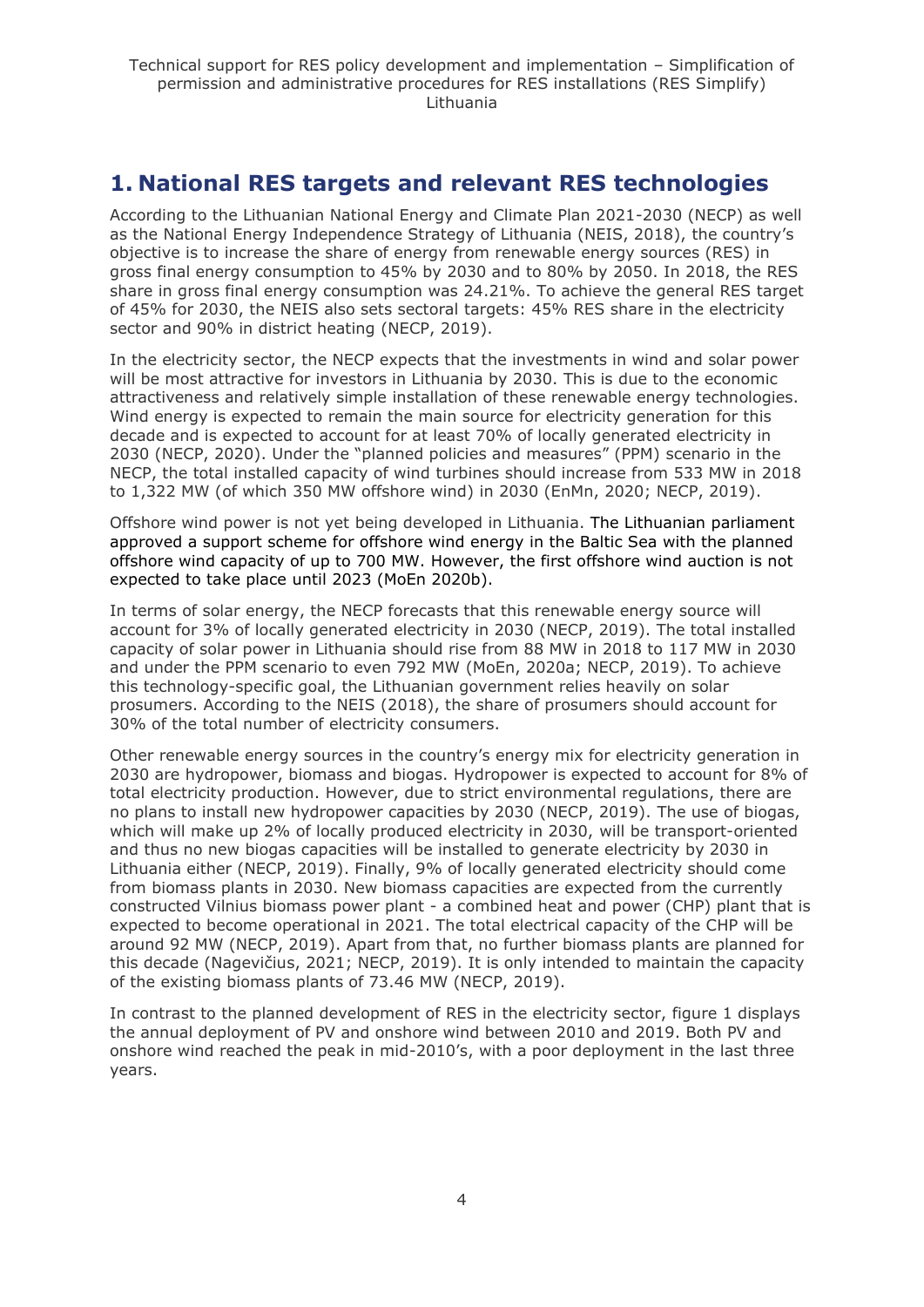

*Figure 1: Annual installed capacity of PV and Wind onshore 2010-2019 (source: EurObserv'ER)*

In the heating sector, Lithuania has a very well-developed district heating system that supplies around 75% of the total heat demand. The NECP sets an objective that 90% of the energy in district heating will come from renewable energy sources by 2030 and 100% by 2050 (NECP, 2019). Renewable energy sources accounted for 68.7% of district heating and more than 46% of total heating and cooling already in 2017 (NECP, 2019). The main source of renewable heat is solid biomass (Biokuras, 2018).

Taking into account the above mentioned, this report will focus on the administrative and grid connection procedures for onshore wind, rooftop and ground-mounted solar PV and biomass.



*Figure 2: Planned deployment of RES-E 2020-2030 in relation to past deployment (source: NECP)*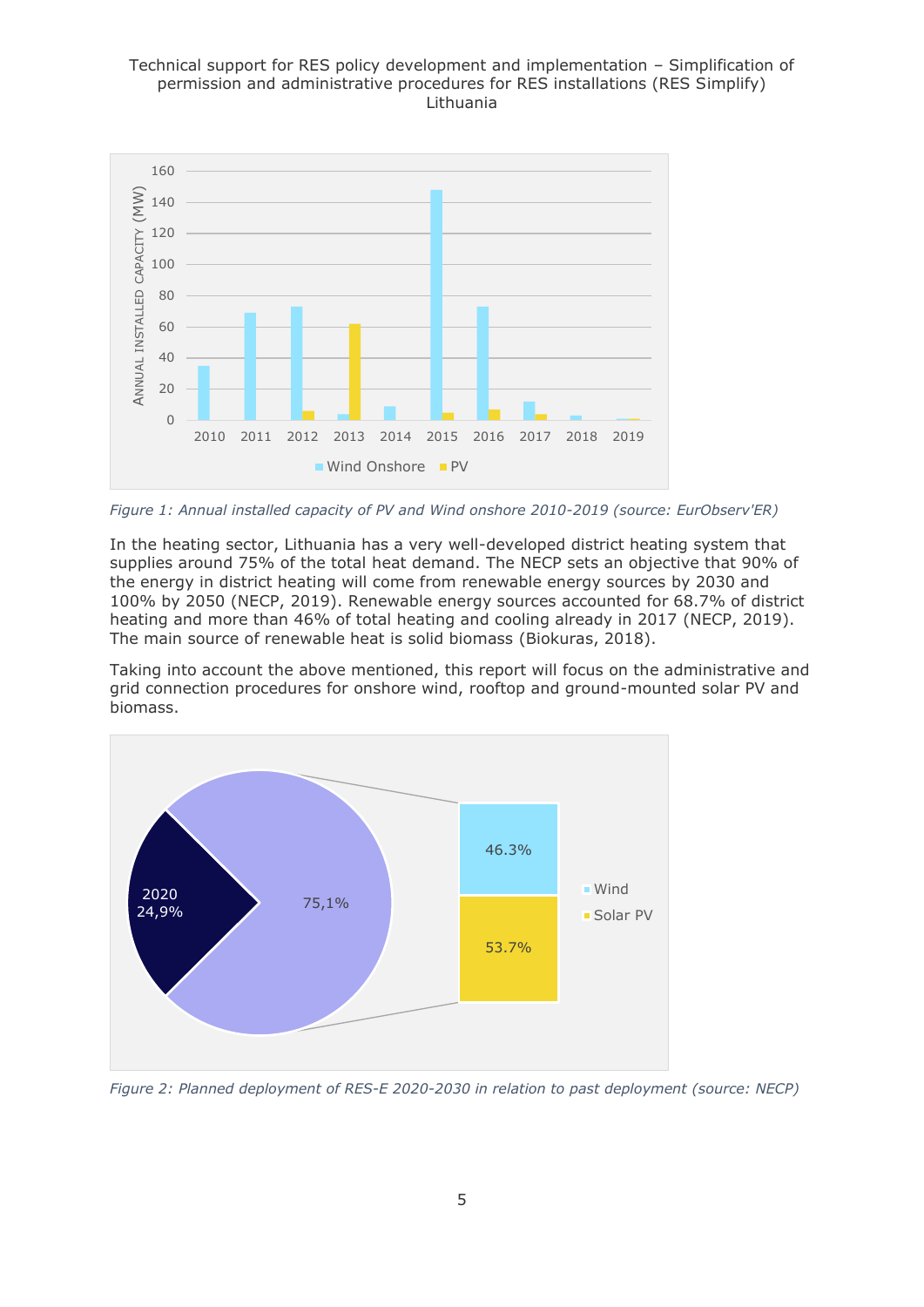## <span id="page-5-1"></span><span id="page-5-0"></span>**2. Administrative and grid connection procedure**

## **2.1. Relevant process steps**

Selecting a location for the planned renewable energy installation, coordinating the intended site with the relevant municipality and acquiring the right to use the land plot for the construction of an installation are the first steps in developing the renewable energy project.

The site selection is followed by the administrative authorisation procedure, which can only be initiated once the project developer has acquired the right to use the plot of land. The administrative authorisation includes site planning, the Environmental Impact Assessment (EIA), the Public Health Impact Assessment (HIA) and building permit. During the site planning, the change in land use has to be initiated by the project developer if necessary and coordinated with the relevant municipal administration. This is mainly done by preparing a spatial territorial planning document – a detailed or special plan in which the designated area and the requirements for the construction are specified. During the EIA approval process, most of the renewable energy projects are first screened by the Environmental Protection Agency (EPA) to determine whether they require a full EIA. If an EIA is necessary, the project developer must first prepare the EIA programme and then the EIA report, both in coordination with the relevant institutions (e.g., Environmental Protection Agency, Cultural Heritage Department, etc.), followed by a public consultation. After the EIA approval, the project developer can apply to the municipal administration for a building permit.

As soon as all of the above-mentioned permits in the administrative authorisation procedure have been obtained, the project developer should apply for the grid connection permit, capacity development license and electricity production license.

## **2.1.1. Site selection**

## <span id="page-5-2"></span>**Process flow**

The site selection process is relevant for new renewable energy installations with the exception of rooftop PV systems.

When choosing a location for the planned renewable energy project, the project developer needs to check the spatial territorial planning documents of the respective municipality. Each municipality is obliged to adopt comprehensive plans in which, among other things, the land use, the principles for the development of the engineering infrastructure and related restrictions (e.g., for natural reserves and cultural heritage) are specified (art. 5, 14 and 15 Territorial Planning Act). The municipality's comprehensive plan also stipulates for the construction of renewable energy facilities, except for the cases provided for in the Law on Energy from Renewable Sources (RES Act) (art. 20 par. 4 Territorial Planning Act).

The construction of renewable energy installations is permitted on plots with the determined land use 'territory of engineering infrastructure' (sec. 5 Spatial Planning Standards). If the land use of the selected plot is other than 'territory of engineering infrastructure', the project developer needs to initiate a land use change procedure (see Section 2.1.3. 'Administrative authorisation').

In the site selection process, the project developer has to consider specific site restrictions regulated by the Special Land Use Act. First, when planning the area for wind power installations, construction in areas determined to be relevant for national security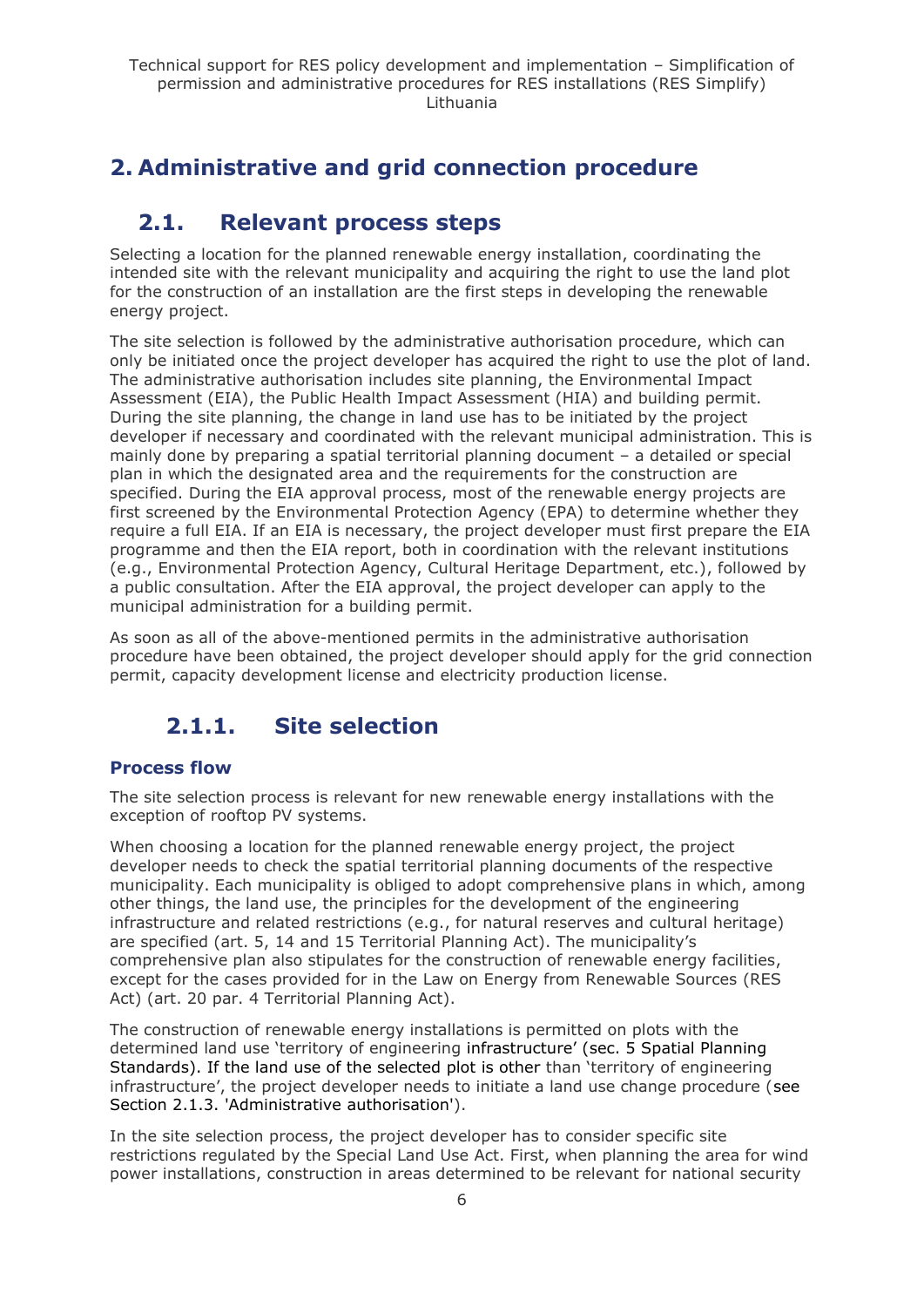have to be approved by the Lithuanian Armed Forces (art. 49 par. 8 RES Act; art. 135 Special Land Use Act). Therefore, before starting the administrative authorisation procedure, the developer of an onshore wind project needs to contact the Lithuanian Armed Forces in order to examine whether territorial restrictions apply to the intended area due to national security (sec. 2 Resolution No. 626). The project is additionally coordinated with the Lithuanian Armed Forces during the spatial planning in the administrative authorisation process (see Section 'Administrative authorisation').

In 2016, the Lithuanian Chief of Defence approved a map<sup>1</sup> of the Lithuanian territory with the special land use restrictions relevant for the national security (MoEn, 2016). Accordingly, the construction of wind power plants in the areas marked in red is prohibited completely, while the construction in yellow areas needs an approval from the Lithuanian Armed Forces. In the yellow areas, construction will not be approved if the disruptions caused by the planned wind power plants cannot be avoided through additional measures such as reimbursement of part of the investment and other expenses necessary to ensure the national security functions. The amount of compensation is calculated by multiplying the capacity (kW) of the power plant to be installed by EUR 18/kW (art. 49 par. 8 RES Act).

The Special Land Use Act contains also other restrictions relevant for onshore wind, ground-mounted PV and biomass that need to be considered by the project developers and coordinated with the relevant authority:

- radar protection zones (general zone of 1,5 km and special zone of 30 km radius). Coordinated with Transport Competency Agency, State Border Guard Service or Lithuanian Armed Forces (art. 118-120)
- aerodrome security zones, coordinated by the Transport Competence Agency (restricted zones depend on the size of aerodrome, distance and the height of installation) (art. 14, 15, 16)
- state border zones (500 m from the border with Belarus and Russian Federation, and 100 m from the border with Poland and Latvia), coordinated with the State Border Guard Service.

Construction work is completely prohibited in the following territories:

- territories of natural heritage objects and 25 km around them (art. 61-62)
- cultural and natural reserves (art. 65-67)
- protected cultural heritage areas (art. 60)
- forest areas (art. 95).

When the decision on the specific location for the construction of renewable power plant is made, the project developer needs to acquire rights to use the land on which the power plant is to be constructed and get an approval on the project from the landowners of the surrounding plots (sanitary protection zone) (art. 18 par. 2 Energy Act; art. 7 par. 1 Special Land Use Act).

## **Deadlines**

Regarding the assessment of whether territorial restrictions (due to national security interests) apply to the construction of an onshore wind farm in question, the Lithuanian Armed Forces have to send the decision to the applicant by post and/or e-mail within 15 working days of receiving all the necessary documents (sec. 2 Resolution No. 626). In the event that the documents submitted by the project developer are insufficient, the

<sup>1</sup> The map is available at: https://www.e-tar.lt/portal/lt/legalAct/55f57a70d6d411e583a295d936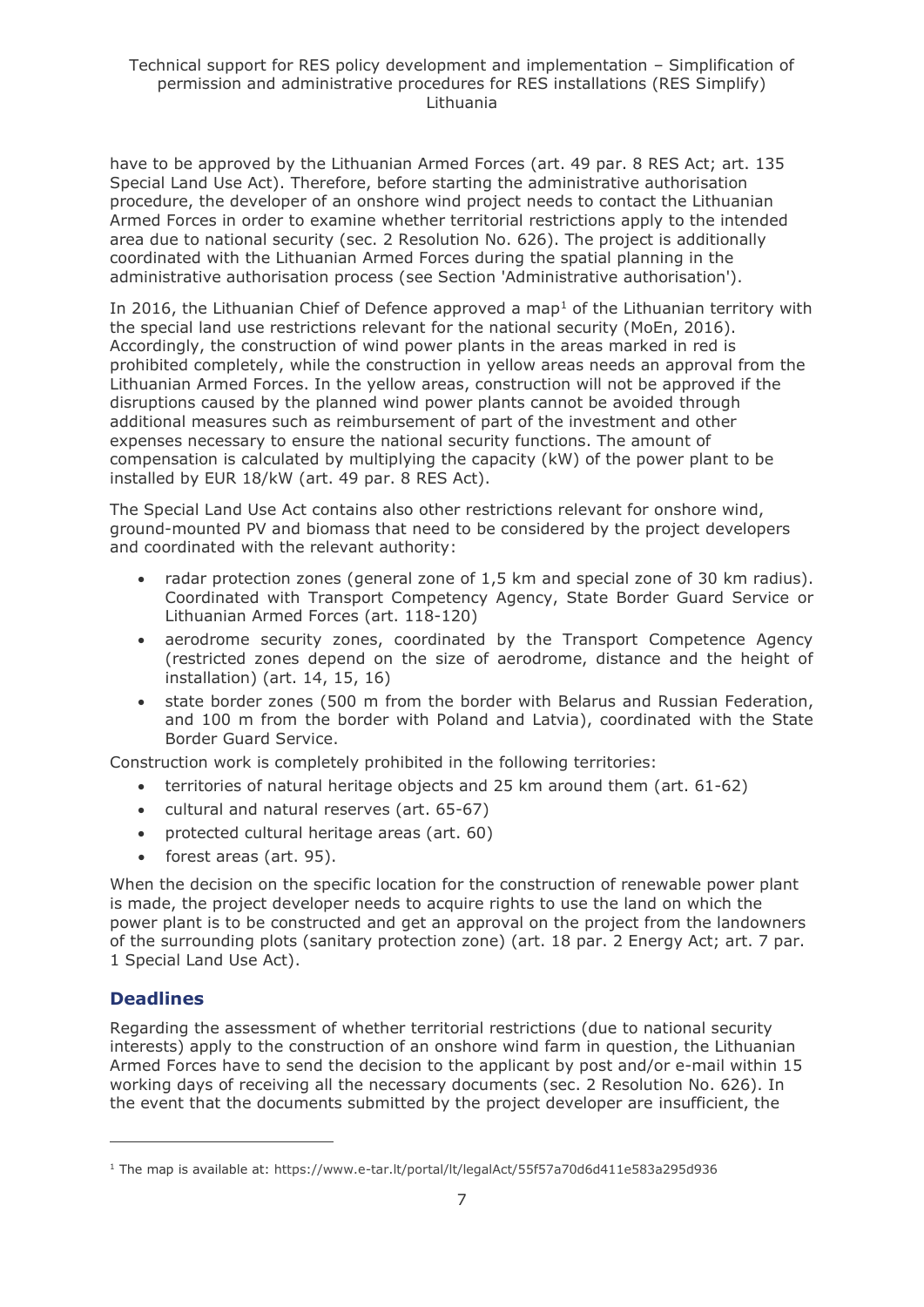response time will be suspended from the day of notification by the Lithuanian Armed Forces that additional documents or information is needed. Once these documents have been submitted, the deadline continues.

## **Detected barriers**

**Limitation of wind power development near air surveillance radars.** Currently, due to the potential negative impact on air surveillance radars, wind power development is prohibited or limited in around one third of the Lithuanian territory (Radavičius, 2020). These limitations are related to the investments in air monitoring systems (RNP, 2020). Some air surveillance radars used by the Lithuanian Armed Forces are obsolete and therefore there is a risk that due to the rotating blades of wind power turbines radar signals can be interpreted incorrectly. As indicated above, the Lithuanian Armed Forces adopted a map with red and yellow zones for the construction of wind power plants. However, the Lithuanian Wind Power Association has doubts about the validity and justification of those red and yellow zones in the map. The Lithuanian Armed Forces simply drew a line in all directions with a radius of 30 km from the radar and published the map without considering any exceptions or consulting relevant stakeholders. Another obstacle to wind energy projects is the non-existence of deadlines for the construction of the radars by the Lithuanian Armed Forces after the compensatory measures have been provided by the project developer. There are cases, where the developer financed the radars, however the Lithuanian Armed Forces have still not finished building them for three years now (Radavičius, 2020).

To address this conflict of interests, the former Vice-Minister of Energy, Rytis Kėvelaitis, suggests strengthening cooperation between the Lithuanian Armed Forces and wind energy developers, for example, by organising trainings in the long-term perspective (Kėvelaitis, 2020). The Lithuanian Wind Power Association believes that an open discussion with the wind industry from the military side would be a good first solution to improve the approval process and would open a platform for discussing measures to reduce the impact of wind turbines and improve the air surveillance. In addition, a national or even European standard or some sort of recommendation on how to reconcile energy industry and military objectives would be helpful (Radavičius, 2020).

**Limitations for onshore wind farms by sanitary protection zones.** When planning a wind farm, a project developer needs to receive written consent from all owners of the land plots located in the sanitary protection zone, before the EIA takes place. Often project developers need either to buy or rent these land plots or compensate the owners (art. 18 par. 2 Energy Act). Thus, there are some additional monetary aspects for the project developer (RNP, 2020). The Lithuanian Wind Power Association currently considers the distances and compensatory measures to be appropriate. However, there are political discussions to increase the distance of the sanitary protection zone to 1km. This would make it very difficult for a project developer to find a suitable land plot for the project realisation (Radavičius, 2020).

## **Identified good practice**

Despite the above given shortcomings related to the map approved by the Lithuanian Armed Forces, it is generally recognized as a good practise by the Lithuanian Wind Power Association. Using this map, the project developers can immediately identify the areas where the development of wind energy is prohibited or restricted due to national security. It saves time for the wind energy project developers in the site selection process (Radavičius, 2020).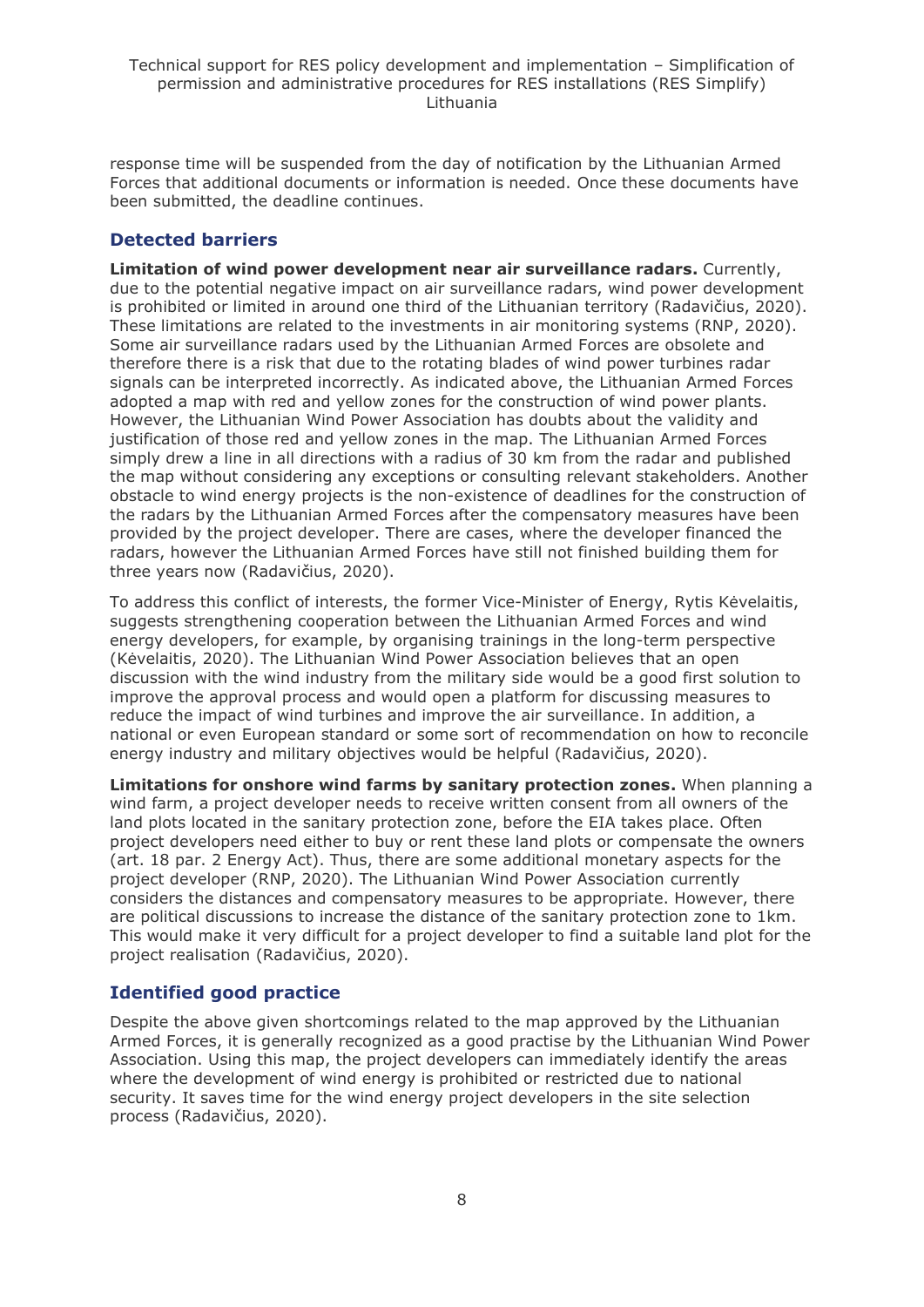## **2.1.2. Electricity production licence**

### <span id="page-8-0"></span>**Process flow**

Developers of renewable energy projects have to obtain permit to develop electricity generation capacity as well as permit to produce electricity from the National Energy Regulatory Council (NERC) (art. 16 RES Act; NERC, 2020a). These permits are relevant for new installations, repowering and lifetime extension of the installation.

The permit to develop generation capacity will only be granted after the network operator has issued the preliminary grid connection conditions and the Environmental Protection Agency or the National Centre for Public Health have made their decisions about the necessity to conduct environmental and public health impact assessments. In order to obtain the permit to produce electricity, the project developer needs to submit the permit to develop generation capacity along with two other documents - the certification of the completed construction of the power plant and a document proving the ability to accumulate or maintain the power reserve (applies to installations over 5 MW only) (NERC, 2020b).

#### *Small-scale devices*

Both, permit to develop electricity generation capacity and permit to produce electricity, are not required for installations with the capacity of up to 30 kW used for selfconsumption in households (art. 9 par. 2 Electricity Act). In addition, a simplified procedure is applied for renewable energy installations with the capacity of up to 10 kW, if the electricity is fed into the grid. In this case, in order to get the permits from NERC, the applicant has only to submit preliminary grid connection conditions from the network operator (NERC, 2020a).

No concerns about the NERC permitting procedures have been communicated by the stakeholders surveyed for this report.

## **Deadlines**

The permit to develop electricity generation capacity as well as electricity generation permit are issued within 30 calendar days of receiving the application and all necessary supporting documents (art. 21 par. 1 Energy Act). In case any documents or information are missing, the term of 30 days starts over after receiving all the missing documents (art. 21 par. 1 Energy Act).

Failure by the NERC to reply within 30 calendar days is considered a positive decision, i.e., the decision to issue the permission. This silent approval rule does not apply in the event of legal disputes over permission terms and conditions. In this case, the applicant must be granted the permission or a written reasoned refusal to issue the permission no later than 30 calendar days after the end of the legal proceedings (art. 21 par. 2, 3 Energy Act).

A request for the extension of the electricity generation permit has to be submitted to the NERC no later than 30 calendar days before the expiry of the permit (NERC, 2020b).

## **Detected barriers**

No barriers related to this process were identified.

## **Identified good practice**

No good practice related to this process was identified.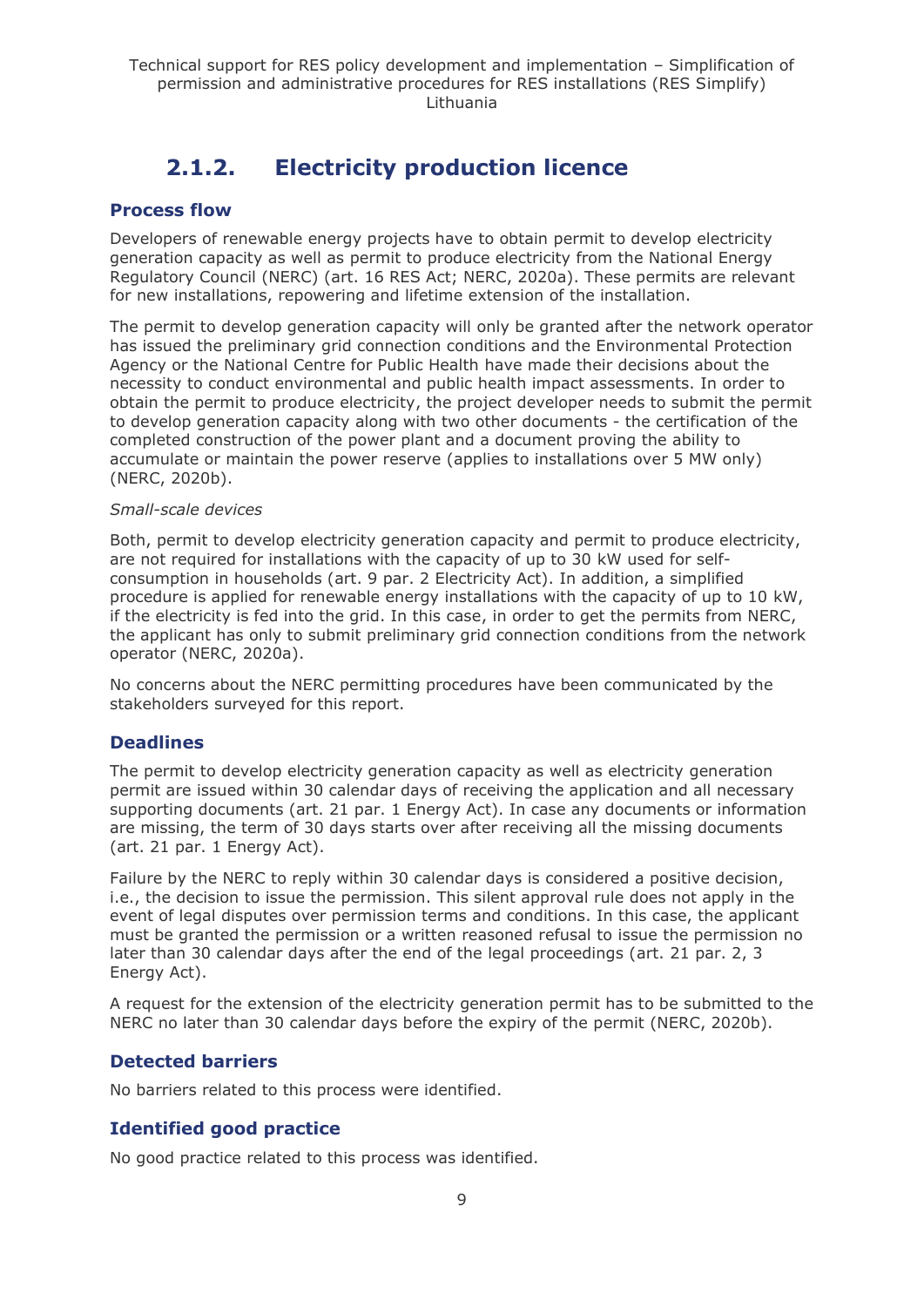## **2.1.3. Administrative authorisation**

### <span id="page-9-0"></span>**Process flow**

After acquiring the rights to use the land on which the power plant is to be constructed, the project developer must in certain cases (see below) change the determined land use and thus prepare a detailed or special plan. In addition, if required by law, the project developer needs to carry out an EIA and/or Public Health Impact Assessment (HIA). Lastly, a building permit has to be acquired before the renewable energy installation can be constructed.

The administrative authorisation procedure is relevant for new installations, repowering and lifetime extension of the installation.

#### *Spatial planning and land use change*

If land use of the selected plot of land is other than 'territory of engineering infrastructure', the project developer needs to initiate a procedure to change the land use (sec. 2 Resolution No. 1073). This applies to installations with capacity of 500 kW and more (art. 49 par. 3 RES Act).

The land use change usually requires preparation of either a detailed plan or a special plan, which specify mandatory requirements for the use of territories established in a municipal-level comprehensive plan or a local-level comprehensive plan, if prepared (Geometra, 2020; art. 22 par. 4 and art. 17 par. 1 Territorial Planning Act). The drafting or modification of detailed and special plans is organised by the director of municipal administration and can be initiated by natural or legal persons (art. 6 par. 2 and 3 Territorial Planning Act).

Prior to the preparatory stage, the organiser of the planning has to contact the competent authorities that are specified in the Complex Territorial Planning Rules (sec. 6 Resolution No. D1-8), such as Environmental Protection Agency, Cultural Heritage Department, Lithuanian Armed Forces (see section 2.1.1.), etc. These competent authorities have to issue territorial planning conditions within 10 working days of being contacted by the planning organiser. If no response has been received within the given period of time, the territorial planning can be initiated (art. 25 par. 4 Territorial Planning Act).

In the preparatory stage of detailed and special planning, the planning organiser needs to prepare and adopt a programme of planning works. Among other things, the programme establishes which surveys and feasibility studies have to be carried out regarding the pollution, noise etc., and determines whether a SEIA is required (art. 25 par. 2 Territorial Planning Act; sec. 6 it. 244 Resolution No. D1-8).

In the preparation stage, the territorial status quo is analysed, the concept and requirements of detailed or special plan are prepared and the SEIA is carried out (art. 25 par. 5 Territorial Planning Act; sec. 6 it. 287 and 289 Resolution No. D1-8). The aim of the SEIA is to identify and assess the possible significant impacts of the project on the environment and to ensure that certain state (EPA or Cultural Heritage Department, etc.) and local government bodies and the public are consulted (sec. 6 it. 299 Resolution No. D1-8). Thereafter, the spatial planning documents are published, the public consultation is carried out as described below and the final plan is approved (sec. 6 it. 302 Resolution No. D1-8).

If the land use has to be changed, but the required future land use corresponds to the comprehensive territorial plan of the municipality, the preparation of a detailed plan is not required (art. 17 Territorial Planning Act). In addition, these plans do not need to be drawn up, if the municipality has already adopted a detailed or special plan. Some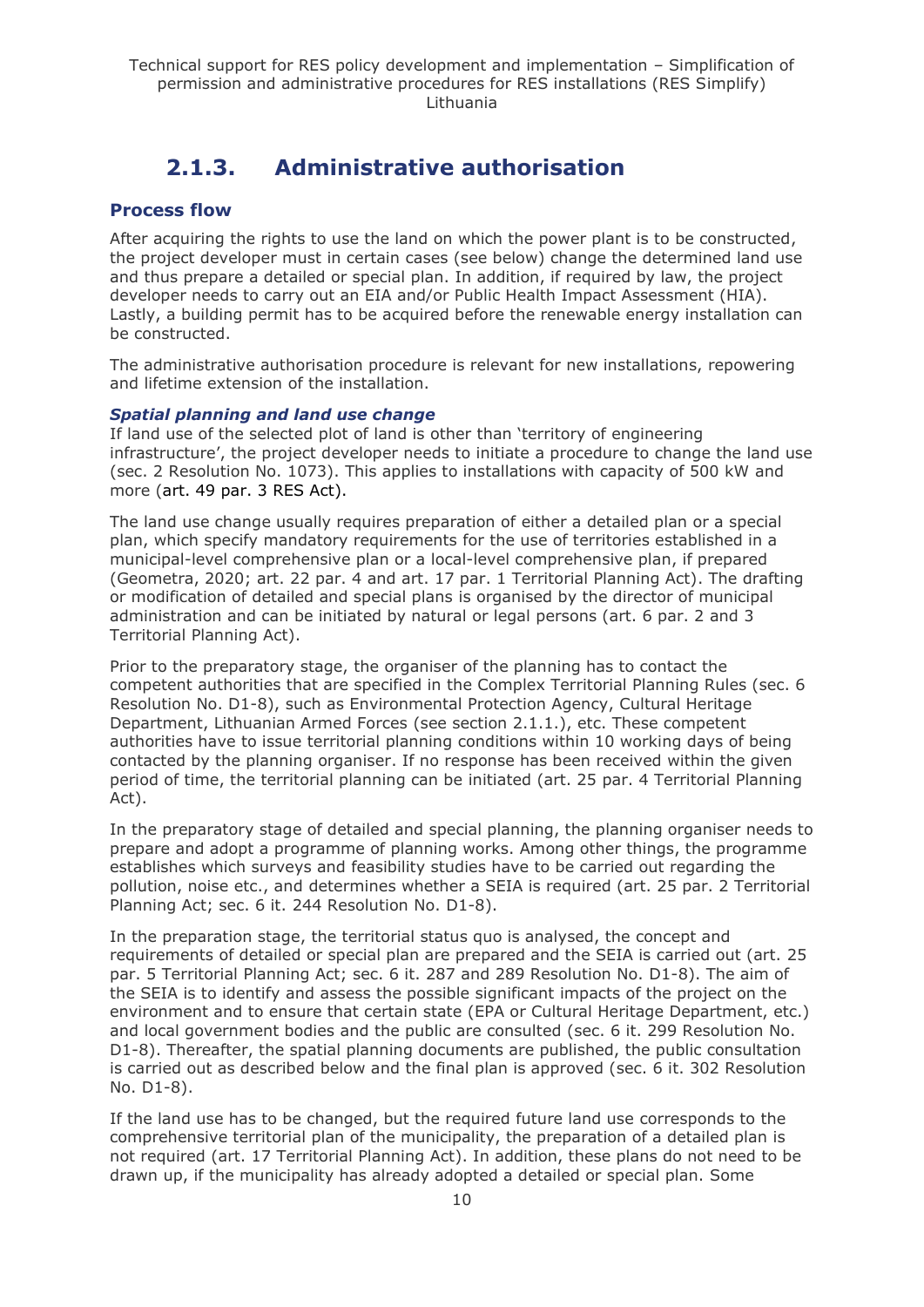municipalities in Lithuania have adopted special plans for the deployment of alternative energy sources - solar and wind power plants for their municipal territory. These plans specify territories where the construction of wind and solar power plants is permissible (Skuodas, 2020; Telsiai, 2012).

In these cases, it is sufficient to apply to the director of the municipal administration with a request to change the land use of the land plot. Certain documents need to be attached to the request, e.g., a copy of the land ownership document, copy of the plan of the land plot, an extract from the general territorial plan and other relevant documents, including the consents of the surrounding landowners (Geometra, 2020; Geometra 2017). The municipal administration will then examine the request and make an appropriate decision on the land use change (sec. 2 Resolution No. 1073). With the positive decision the project developer needs to register the changed land purpose to the National Register Centre (Geometra, 2020).

As indicated above, the municipal decision on the preparation or modification of a detailed or special plan needs to be consulted with the public (Resolution Nr. 1079). The decision has to be published on the website of the municipality within 5 working of the decision. The public needs to be allocated at least 10 working days to get acquainted with the prepared detailed plan. During this time, the public can submit their views and opinions on the suggested solutions (sec. 6 it. 33 Resolution Nr. 1079). After the allotted time to become familiar with the detailed plan, the municipality has to present the solutions, all relevant materials and received views and opinions to the public during a public consultation meeting (ibid.). No later than 5 working days before the public consultation meeting the municipality has to inform the public and other competent authorities on the time and place of the public consultation meeting (sec. 7 it. 35 Resolution Nr. 1079).

A simplified consultation procedure is used for special plans (sec. 8 it. 40 Resolution Nr. 1079). Here the deadlines for public participation are shorter as well as no public consultation meeting is organised (sec. 8 it. 42 Resolution Nr. 1079).

#### *Small-scale devices*

For small renewable energy systems of up to 500 kW, it is not required to change the land use as well as to prepare a special or detailed plan (art. 49 par. 3 RES Act). The Ministry of Energy is currently discussing whether to extend this exception to installations up to 1 MW (Karazinas, 2020).

According to the stakeholders interviewed, municipalities in Lithuania have a lot of discretion in the site selection and land use change procedures (Radavičius, 2020; Karazinas, 2020). The best approach to obtain permits at municipal level is therefore to contact the administration and discuss the intended project in an early stage of the planning (Karazinas, 2020). The efficiency of the issuing of permits at the municipal level and the transparency of administrative procedures vary by municipality (Radavičius, 2020). Some municipalities in Lithuania, especially the smaller ones, do not have enough staff and lack experience in dealing with renewable energy projects. In Lithuania, only around 10 larger wind energy projects have been implemented so far, so that many municipalities have never dealt with the permitting of such projects and therefore have no experience in this field (Vilpišauskas, 2021). According to the Lithuanian Wind Power Association, the problem lies not only in the insufficient number of staff in specific institutions, but also in the low motivation and low income of the responsible personnel. Renewable energy is seen as a priority for the energy sector at national level. However, this should be communicated more clearly to the local authorities, i.e., that the renewable energy projects have to be prioritised also at the municipal level (Radavičius, 2020).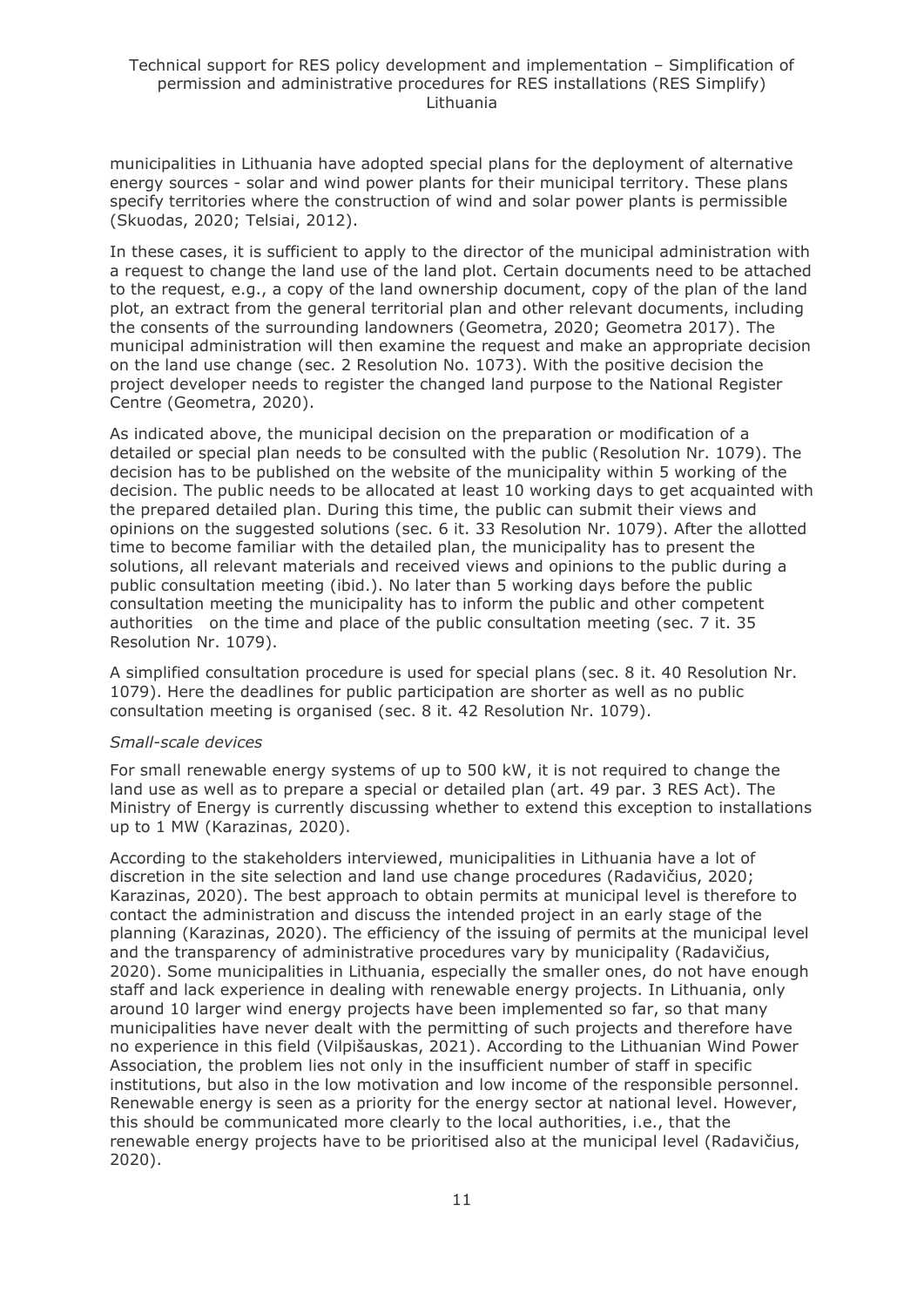#### *Environmental Impact Assessment*

The assessment of an impact of economic activity on the environment is carried out at the earliest stage of project implementation - the spatial planning phase. The economic activities for which the EIA is obligatory, or which must be screened for the necessity of an EIA, are regulated in the Environmental Impact Assessment Act (EIA Act). The EIA process includes the following environmental impact assessment entities: relevant municipality, Public Health Centre, Cultural Heritage Department, the department of Civil Protection and the State Service for Protected Areas (SSPA) under the Ministry of Environment. The entire EIA process is coordinated by the Environmental Protection Agency (EPA) (art. 5 and 6 EIA Act).

Annex 1 of the EIA Act contains a list of economic activities for which the EIA is mandatory. This list also includes installations for producing electricity with the capacity of 150 MW or more. These installations are obliged to submit an EIA in any case.

Annex 2 of the EIA Act provides a list of economic activities which must be screened for the necessity of an EIA. For these activities, project developers have to send a request to EPA, which will carry out the necessary assessment, taking into account the public, other institutions and take a respective decision. The screening requirement applies to power plants with the capacity between 50 MW and 150 MW and for wind power plants in the following cases:

a) when three or more wind turbines are built, from which at least one is 50 m or more in height,

b) when wind power plant is installed closer than 1 km from a protected area, except in cases where no more than one wind turbine and not higher than 25 m is installed near farm buildings or farmstead (Annex 2 EIA Act).

If implementation of the planned economic activity may affect the protected areas of the European ecological network Natura 2000, the impact on Natura 2000 sites has to be carried out, or the assessment of the significance of the impact on Natura 2000 protected areas is performed as an integral part of the EIA. Responsible institutions for such an assessment are the State Service for Protected Areas (SSPA) under the Ministry of Environment (PAV AM, 2020). For economic activities listed in Annex 1 of the EIA Act, the impact on Natura 2000 protected areas is assessed as part of the EIA.

In the event of the economic activities listed in Annex 2 of the EIA (screened for EIA), the project developer needs to separately apply to the SSPA for an assessment of the impact of the panned activity on Natura 2000 sites. This has to be done before sending the selection report to EPA to assess, whether the EIA is required. In case the SSPA decides that the proposed economic activity does have an environmental impact on the Natura 2000 territories, the project developer skips the step of screening and has to prepare a full EIA study (art. 7 par. 3 EIA Act). If the planned economic activity is not included in the annexes of the EIA Act, but its implementation will be related to the established or potential Natura 2000 sites or the environment close to them, the impact assessment is carried out by local natural protection agency (PAV AM, 2020). The assessment report has to be coordinated with the Protected Areas Service.

#### *The process of screening for the necessity of an EIA*

The EIA screening process includes:

1) the preparation of information by the developer of the planned economic activity, according to which it will be determined whether it is necessary to perform the EIA of the planned economic activity ('screening information'). The purpose of the screening information is to demonstrate that the activity will not have a significant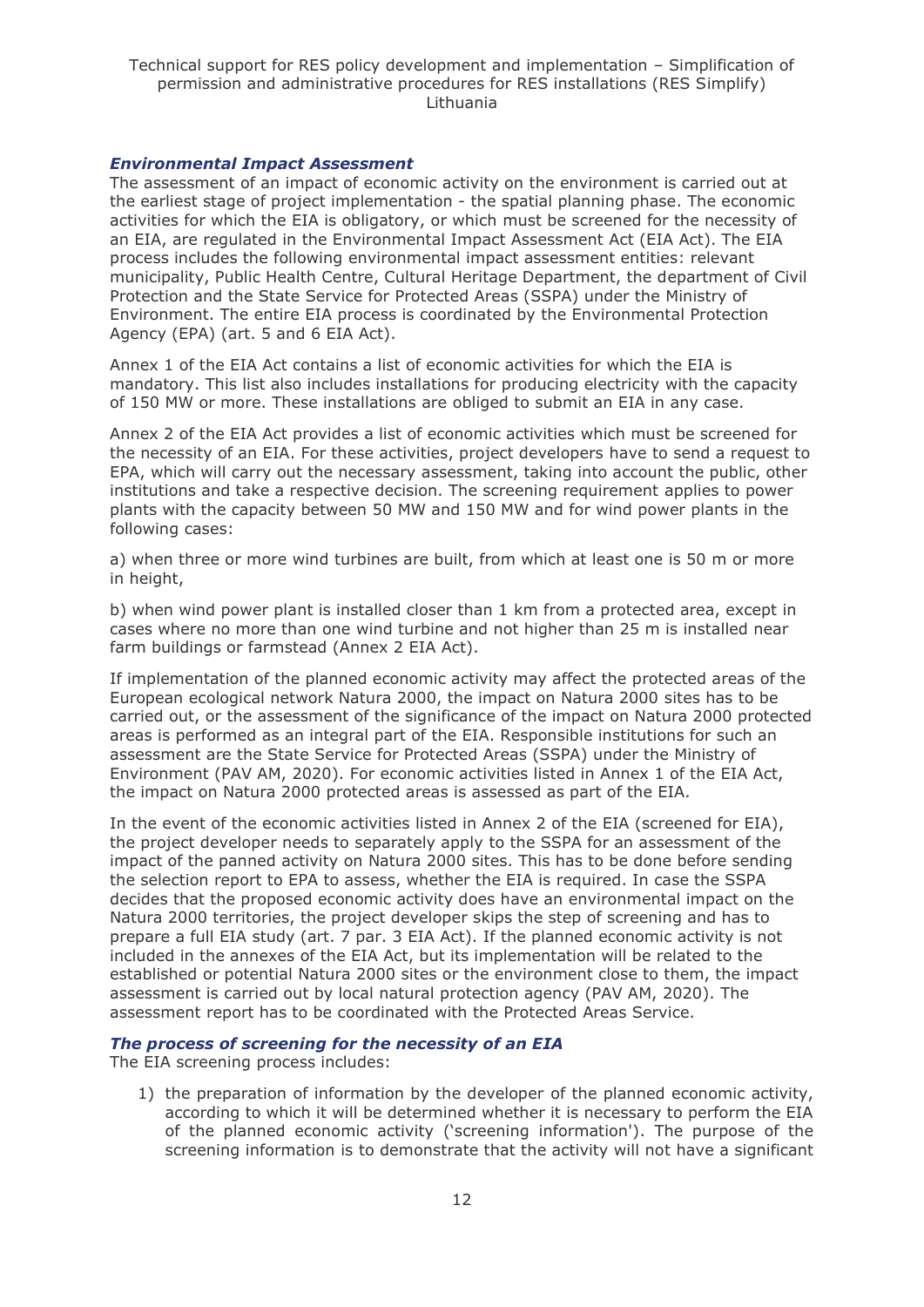negative impact on the environment and that the technology and measures chosen are sufficient (art. 2 par. 5 EIA Act).

2) the examination of screening information by the EPA to determine whether the EIA of the proposed economic activity is obligatory. It includes consultations with the EIA relevant authorities (Cultural Heritage Department, Public Health Centre, etc.) and the public concerned, the adoption of a reasoned conclusion on screening for environmental impact assessment ('screening conclusion') and its publication (art. 2 par. 5 EIA Act).

After receiving the screening information or the EIA of the proposed economic activity from the project developer, EPA has to publish the documents on its website (www.gamta.lt) and inform the EIA relevant authorities (Cultural Heritage Department, Public Health Centre, etc.) and the public about the received screening information and about the possibility to submit suggestions no later than within 3 working days from the date of receipt (art. 7 par. 6 EIA Act).

Within 10 working days from the date of publication of the information, the EIA relevant authorities and the interested parties can submit proposals regarding the screening information (art. 7 par. 7 EIA Act).

EPA, having examined the screening information submitted by the developer of the proposed economic activity, proposals of the EIA relevant authorities and the public, within 20 working days of the receipt of the 'screening information' will adopt a 'screening conclusion', i.e., a conclusion on whether an environmental impact assessment is required (art. 7 par. 7 EIA Act). This conclusion has to be published within 3 working days from the decision.

#### *Obligatory EIA*

In case of a mandatory EIA, the project developer needs to submit to the EPA environmental impact assessment documents, including an EIA programme and an EIA report.

#### *EIA programme*

After preparing the EIA programme, the project developer has to submit it to EPA and the above mentioned EIA relevant authorities and inform the public about the prepared programme (art. 8 par. 1 and 2 IEA Act).

Within 3 working days from the receipt of the EIA programme, EPA has to publish it on its website (art. 8 par. 3 IEA Act). Then the examination of the EIA programme takes place, where the EIA relevant authorities and the interested third parties can submit their proposals within 10 working days (art. 8 par. 4 IEA Act). If before the EIA programme is approved (but not later than within 20 working days of its receipt) the municipality, where the economic activity is planned, takes a negative decision on the feasibility of the proposed economic activity, the approval process is put on hold until that decision by the municipality is valid. The municipal administration has to inform EPA and the project developer about the negative decision within 3 working days and submit a motivated reasoning (art. 8 par. 5 IEA Act).

EIA relevant authorities have the right to submit reasoned requests to supplement or amend the programme. In this case, the EIA programme has to be accordingly revised and resubmitted. The revised EIA programme is then evaluated by the EIA relevant authorities, which within 5 working days have to provide reasoned conclusions on the EIA programme to the project developer (art. 8 par. 6 IEA Act).

Project developer has to submit the EIA programme along with the proposals from the relevant EIA authorities and the public to EPA. Within 10 working days after receiving the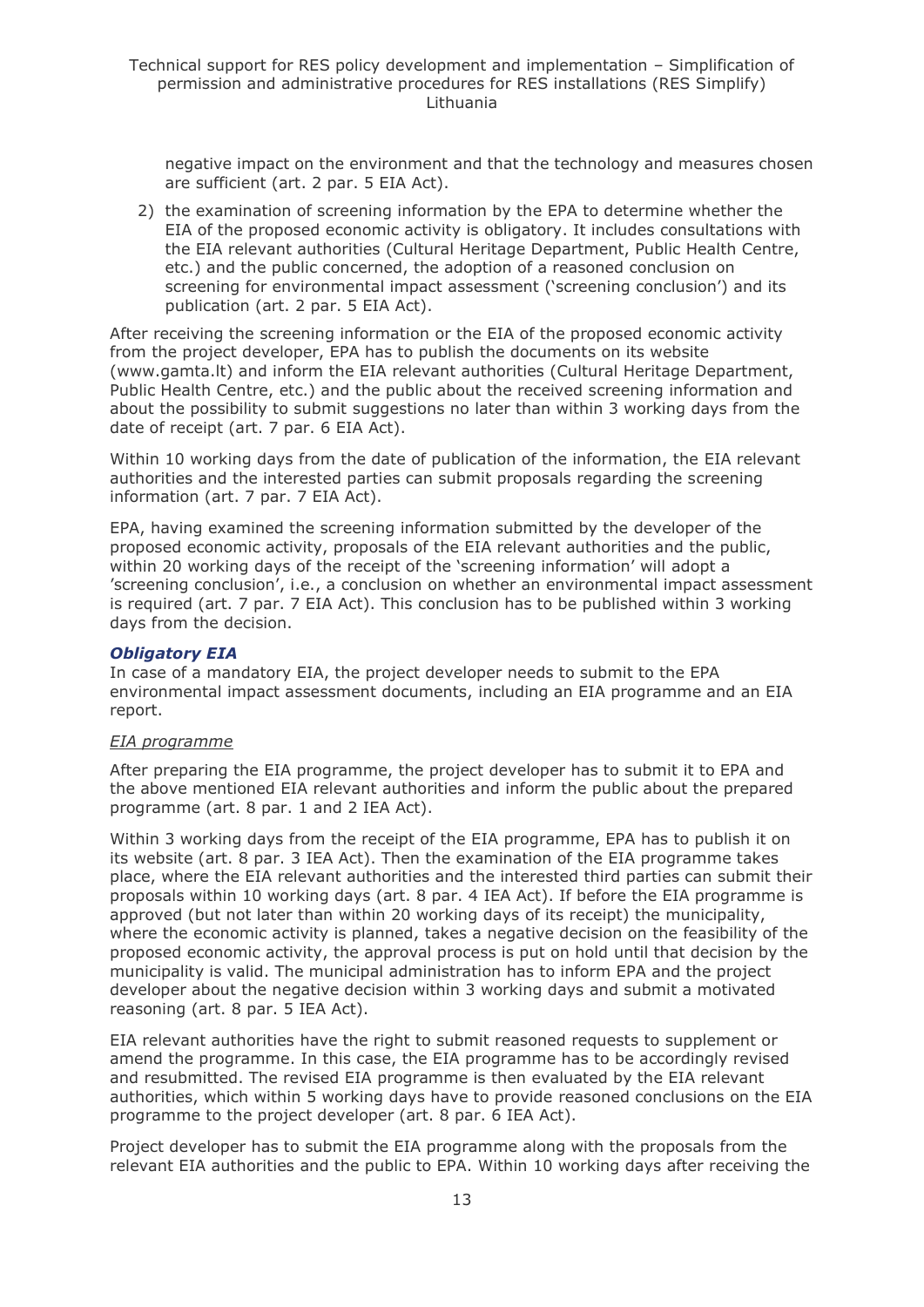programme with the proposals, EPA has to publish a positive decision on the EIA programme or reasoned requirement to submit additional documents (art. 8 par. 9 IEA Act). In case of submitting additional information, EPA has additional 5 working days to approve the EIA programme upon receival of additional documents (art. 8 par. 10 EIA Act).

### *EIA report*

The EIA report can be prepared after the EIA programme is approved by EPA (art. 10 par. 1 EIA Act). The project developer has to inform the public about the public presentation of the EIA report no later than 20 working days before the presentation (art. 10 par. 3 EIA Act).

After the public presentation, the project developer, together with the EPA, have to assess the proposals submitted by the public and revise the report accordingly. The EPA will then submit the EIA report along with these proposals to the EIA relevant authorities (art. 10 par. 4 EIA Act). Within 20 working days of the receipt, the EIA relevant authorities have to provide their reasoned conclusions on the EIA report and the impact on the environment of the planned economic activity. The results and conclusions have to be provided together with the quality assessment and reasoned requirements and compensation measures of the planned economic activity (art. 10 par. 5 EIA Act). The EIA relevant authorities can request the project developer to submit additional documents or information. In this case the EIA relevant authorities have additional 10 working days to issue their conclusions (art. 10 par. 5 EIA Act).

In the event of substantial revisions of the EIA report (new location, new technology), a new public presentation has to be carried out. If the EIA report again changes significantly after the public consultation, the assessment of the report by the EIA relevant authorities will have to be reinitiated (art. 10 par. 10 and 11 EIA Act).

The EPA must publish the revised EIA report within three working days and inform the public of the opportunity to propose changes. Interested parties can submit proposals for planned economic activity and the revised EIA report within 10 working days of the EPA's revised EIA report being published (art. 10 par. 9 EIA Act).

#### *The decision on the EIA*

After assessing the final EIA report, the associated feedback from the public and the EIA relevant authorities, the EPA will within 25 working days from the submission of the final EIA report either issue a final decision on the impact of the planned economic activity on the environment or require the project developer to supplement the EIA report. If, due to lack of expertise, the EPA decides to use an external consultant for the EIA, the EPA has a deadline of 50 working days for making the decision (art. 11 par. 1 and 2 EIA Act).

If EPA concludes that the planned economic activity does not comply with the requirements of environmental protection, public health, protection of cultural heritage, fire safety and civil protection, the economic activity cannot be carried out (art. 11 par. 11 EIA Act).

The interested parties have the right to participate in the consultation on EIA screening, the EIA programme and the report (art. 5 EIA Act). This right is, however, limited only to those interested parties who are or could be affected by the planned economic activity (art. 2 par. 14 EIA Act).

### *Public Health Impact Assessment (HIA)*

Public HIA is performed as part of the EIA or as a separate assessment for the planned economic activity for which the EIA is not needed and the boundaries of sanitary protection zone have to be established or revised (Section 1 Resolution V-474). Sanitary protection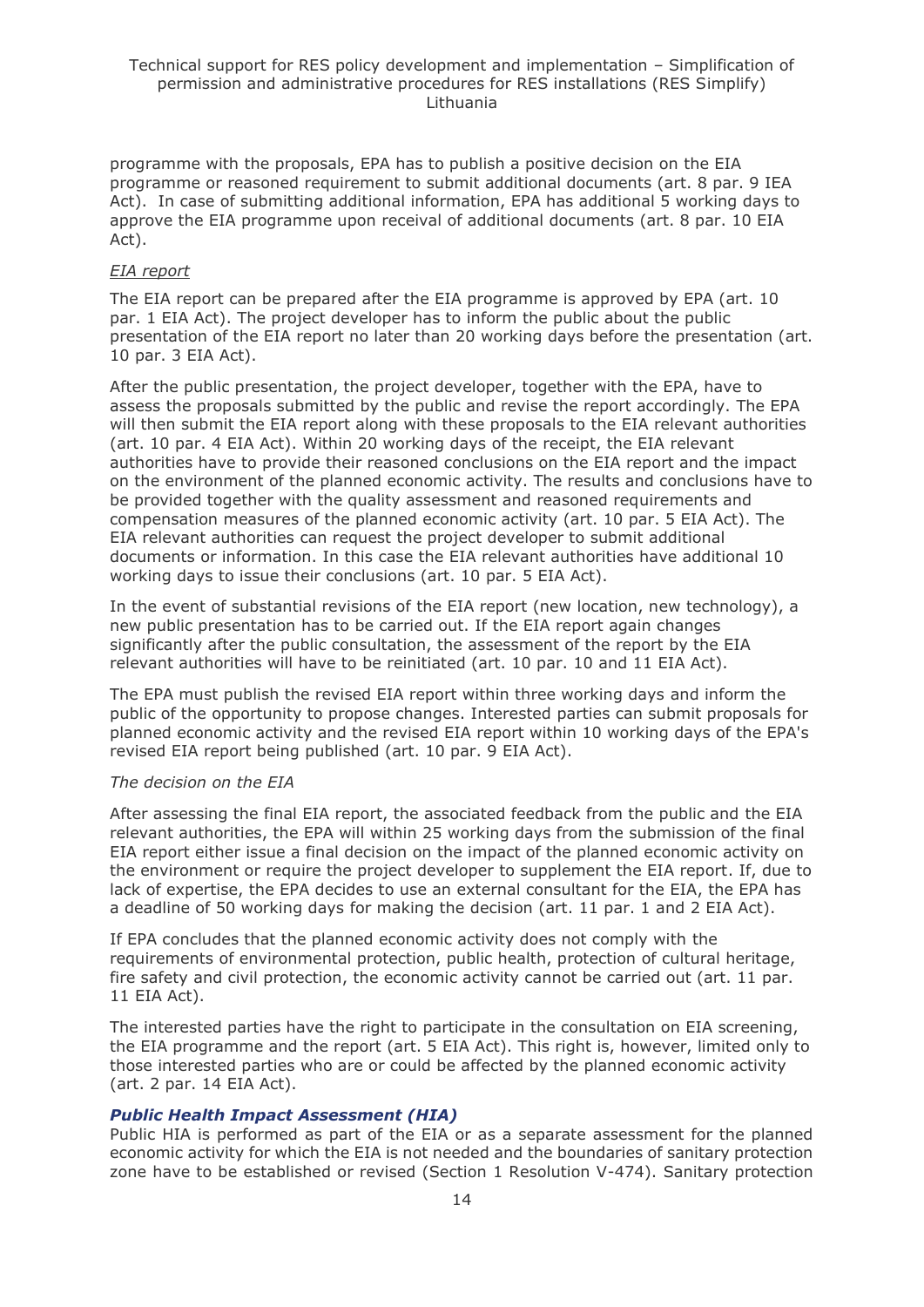zones apply for any generation unit in accordance with the Law on Special Land Use, however, can be set differently during the environmental impact or public health impact assessment. The following sanitary zones are applicable for a territory around a power generation plant:

- for a CHP plant with a capacity of 50 MW or more: 100m radius
- for wind power installations
	- − from 30 kW up to 300 kW: 200m radius
	- − from 300kW up to 2 MW: 315m radius
	- − from 2MW capacity: 440m radius (art. 51, Annex 2 Special Land Use Act).

The project developer has to get a declaration from the National Centre for Public Health under the Ministry of Health (NVSC) that the conditions of the planned economic activity comply with the public health safety requirements related to the environmental pollution, noise and other physical factors harmful to human health (art. 51 Special Land Use Act).

#### *Building permit*

Construction of renewable energy installations usually requires obtaining a building permit, which is issued by the municipality. To find out whether a building permit is required for the construction of a new power plant, project developers can check the electronic questionnaire<sup>2</sup> prepared by the State Spatial Planning and Construction Inspectorate under the Ministry of Environment (SSPC).

Building permit is required for wind and ground-mounted PV installations of 30 kW and more as well as for rooftop PV systems exceeding 100 kW. For ground-mounted PV installations with the capacity less than 30 kW, the permit is required only in the case of the construction in urban, protected area, cultural or natural heritage site, natural reserve, or in the Natura 2000 territory (SSPC, 2020; art. 49 par. 7 RES Act). Building permit is issued by the director of municipal administration (art. 27 par. 2 Construction Act).

Application for a building permit requires to have the completed IEA and HIA assessments at hand (art. 27 par. 5.8, Construction Act).

An application and supporting documents for obtaining a building permit have to be uploaded to the national information system of building permits 'Infostatyba', and the employees of the municipal administration and other relevant administrative bodies (e.g., Cultural Heritage Department, Environmental Protection Agency) are notified of each new application. In case the project directly affects cultural or natural heritage, or due to the project height, size, type or shape would obscure cultural values or impair their view (visual impact), Cultural Heritage Department and State Service for Protected Areas also need to assess the respective project. Additionally, the planning and construction of wind power plants exceeding 100 m height have to be approved by the Transport Competency Agency (art. 18 Special Land Use Act). After submission of the project, respective administrative body has 7 working days to issue an objection (art. 24 Construction Act). If within the specified deadline no objections have been submitted, the project developer is granted a building permit.

## **Deadlines**

### *Spatial planning*

If a special or detailed plan needs to be prepared, the planning organiser has to contact the competent authorities (APA; Cultural Heritage Department, etc.) that have to issue

<sup>&</sup>lt;sup>2</sup> Electronic questionnaire can be accessed here: [apklausos.vtpsi.lt/index.php/416549?lang=lt](http://apklausos.vtpsi.lt/index.php/416549?lang=lt)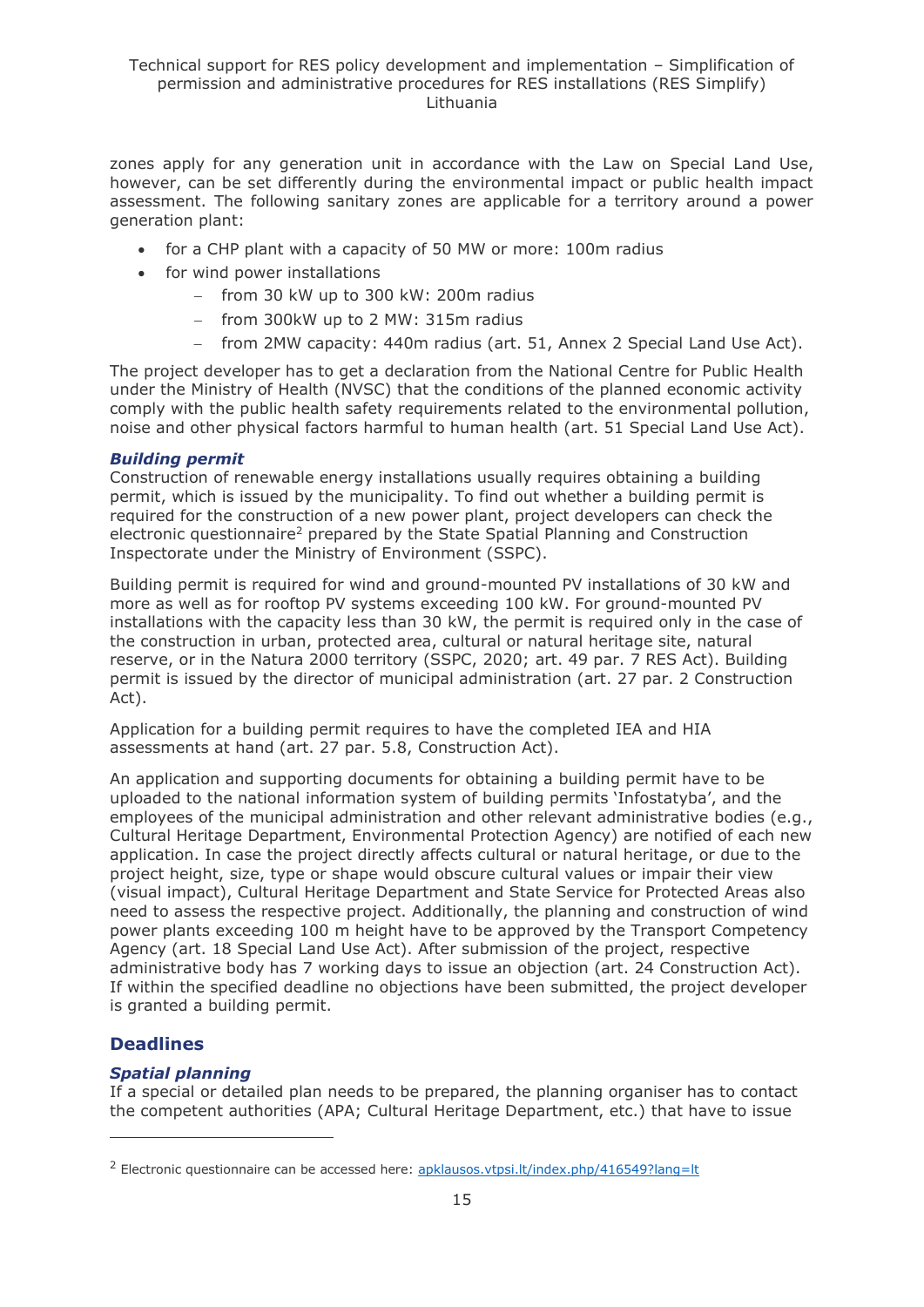territorial planning conditions within 10 working days from the request (art. 25 par. 4 Territorial Planning Act).

In case the land use has to be changed, but the required future land use corresponds to the comprehensive territorial plan of the municipality, once the project developer submits the application with all necessary documentation, the decision on the purpose of land use change is issued by the director of municipal administration within 10 to 20 working days (Geometra, 2020).

The municipality's decision to prepare or modify the detailed plan has to be published on the website of the municipality within 5 working days of the decision. The public must have at least 10 working days to get familiarized with the detailed plan (sec. 6 it. 33 Resolution Nr. 1079). No later than 5 working days before the public consultation meeting the municipality has to inform the public and other relevant authorities on the time and place of the public consultation meeting (sec. 7 it. 35 Resolution Nr. 1079).

In the event of a special plan, a simplified procedure is used. The public has 10 working days from the publication of the decision to prepare or modify a special plan to become familiar with the plan (sec. 8 it. 41 Resolution Nr. 1079). The organiser of the procedure to draft or amend the special plan must register and examine the received views and opinions and respond in writing to the persons who submitted the proposals within 5 working days from the end of the consultation period (sec. 8 it. 41 Resolution Nr. 1079). There is no public consultation meeting in case of a special plan (sec. 8 it. 42 Resolution Nr. 1079).

The registration of land use changes in the Register Centre takes place within 10 working days. For an additional fee, registration can be done faster, depending on the fee in 3, 2 or 1 day (sec. 2 it. 62 Resolution Nr. 379).

#### *Environmental Impact Assessment (EIA)*

#### *Screening process*

After receiving the screening information from the project developer, no later than within 3 working days from the date of receipt, the EPA has to publish the documents received and inform the EIA relevant authorities and the public of the screening information received and the possibility of submit proposals (art. 7 par. 6 EIA Act). Within 10 working days from the date of publication of the screening information, the EIA relevant authorities and the public can submit proposals regarding the screening information (art. 7 EIA Act). If there is no response from the EIA relevant authorities or municipality within 10 working days, the EIA screening information is considered to be approved (art. 8 EIA Act). The EPA has to make a decision on whether an EIA is required within 20 working days of the receipt of the screening information (art. 7 par. 7 EIA Act).

#### *Obligatory EIA*

After receiving the EIA programme from the project developer, the EPA has to publish the programme on its website within 3 working days of receipt (art 8 par. 3 EIA Act). Within 10 working days of publication, the EIA relevant authorities and the public can submit their opinions on the EIA programme (art. 8 EIA Act). Within 20 working days of the publication the municipal administration can submit a negative decision on the feasibility of the proposed economic activity. In this case the EIA approval process will be discontinued (art. 8 par. 5 EIA Act). If there is no response from the EIA relevant entities within 10 working days, it is considered that the EIA programme is approved (art. 8 par. 7 EIA Act).

The EIA relevant authorities have to provide their reasoned conclusions on the EIA report and the impact of the planned economic activity on the environment within 20 working days of the receipt of the EIA report and the proposals from the public. If there is no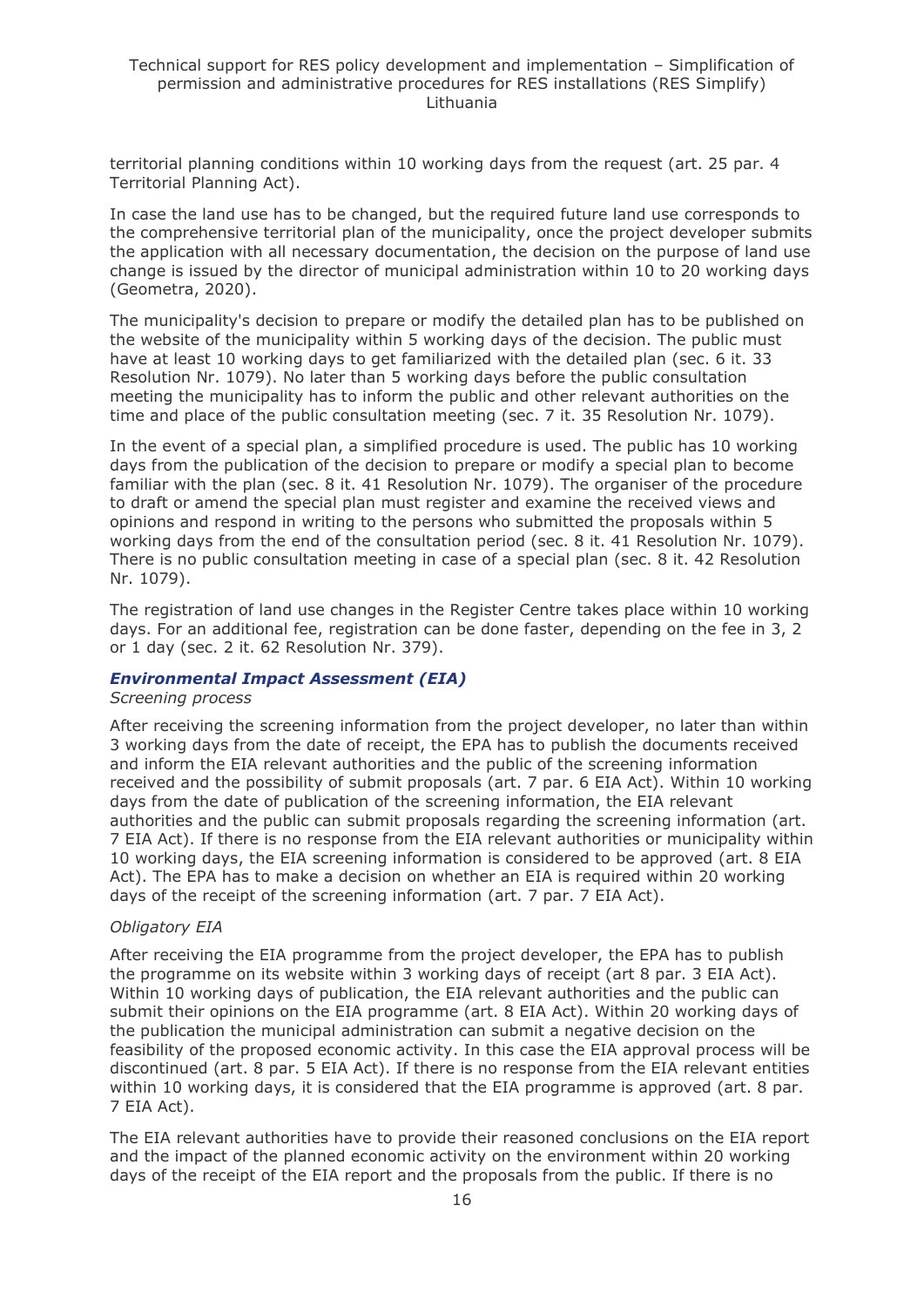response from the EIA relevant authorities within 20 working days, the EIA report is considered to be approved (art. 10 par. 7 EIA Act). The EIA relevant authorities can also request the project developer to submit additional documents or information. After the project developer submits the additional information required, the EIA relevant authorities have additional 10 working days to provide their conclusions on the EIA report and the planned economic activity (art. 10 par. 5 EIA Act).

Within 25 working days from the submission of the EIA report, the EPA has either to send to the project developer a reasoned request to once again supplement the EIA report or make a decision on the impact of the planned economic activity on the environment (art. 11 par. 1 EIA Act). If EPA decides to make use of an external consultant for the EIA assessment, this deadline will be extended to 50 working days. The deadline for taking a decision on the environmental impact of a proposed economic activity may be extended once for a period of up to 25 working days for objective reasons that are beyond the control of the responsible authority. The EPA is obliged to notify the project developer of the decision to extend the deadline no later than 5 working days before the end of the original deadline and indicate the reasons for the extension (art. 11 par. 2 EIA Act).

Where the project developer was requested to supplement the EIA report, within 15 working days from the resubmission, the EPA has to take a decision on the environmental impact of the proposed activity or resubmit a reasoned request to supplement the EIA report (art. 11 par. 3 EIA Act).

#### *Public Health Impact Assessment (HIA)*

HIA report of the planned economic activity is prepared by the project developer and submitted to the NVSC. The NVSC has to publish the project developer's application for public consideration on its website within 5 working days (sec. 3 it. 30 Resolution Nr. V-474).

No later than within 20 working days from the receipt of an application form the project developer, the NVSC have to submit a reasoned request to the project developer to amend or supplement the HIA report or to issue a decision on the planned economic activity (sec. 3 it. 32 Resolution Nr. V-474).

If the HIA report needs to be supplemented, the NVSC has to inform the developer of receipt of the supplements within 3 working days and issue a decision within 10 working days (sec. 3 it. 37 Resolution Nr. V-474). The positive decision from the NVSC indicates that the conditions of the planned economic activity comply with the public health regulations (sec. 3 it. 40 Resolution Nr. V-474). The NVSC has to inform the project developer of its decision on the possibilities of planned economic activity within 3 working days (sec. 3 it. 45 Resolution Nr. V-474).

#### *Building permit*

After uploading the documents required for the issue of a building permit on the information system of building permits and state supervision of construction 'Infostatyba', the administrative bodies have 7 working days to lodge an objection to the planned construction of a renewable energy power plant. If no objections are raised, the director of municipal administration within 10 working days prepares special requirements for the construction and issues the building permit (art. 24 Construction Act; Vilpišauskas, 2021).

### **Detected barriers**

**No clear reasoning for refusal to change the purpose of land.** The solar industry reported that whenever a project developer receives a rejection from the municipality to change the designated land use, there are no clear reasons behind the decision (Karazinas, 2020).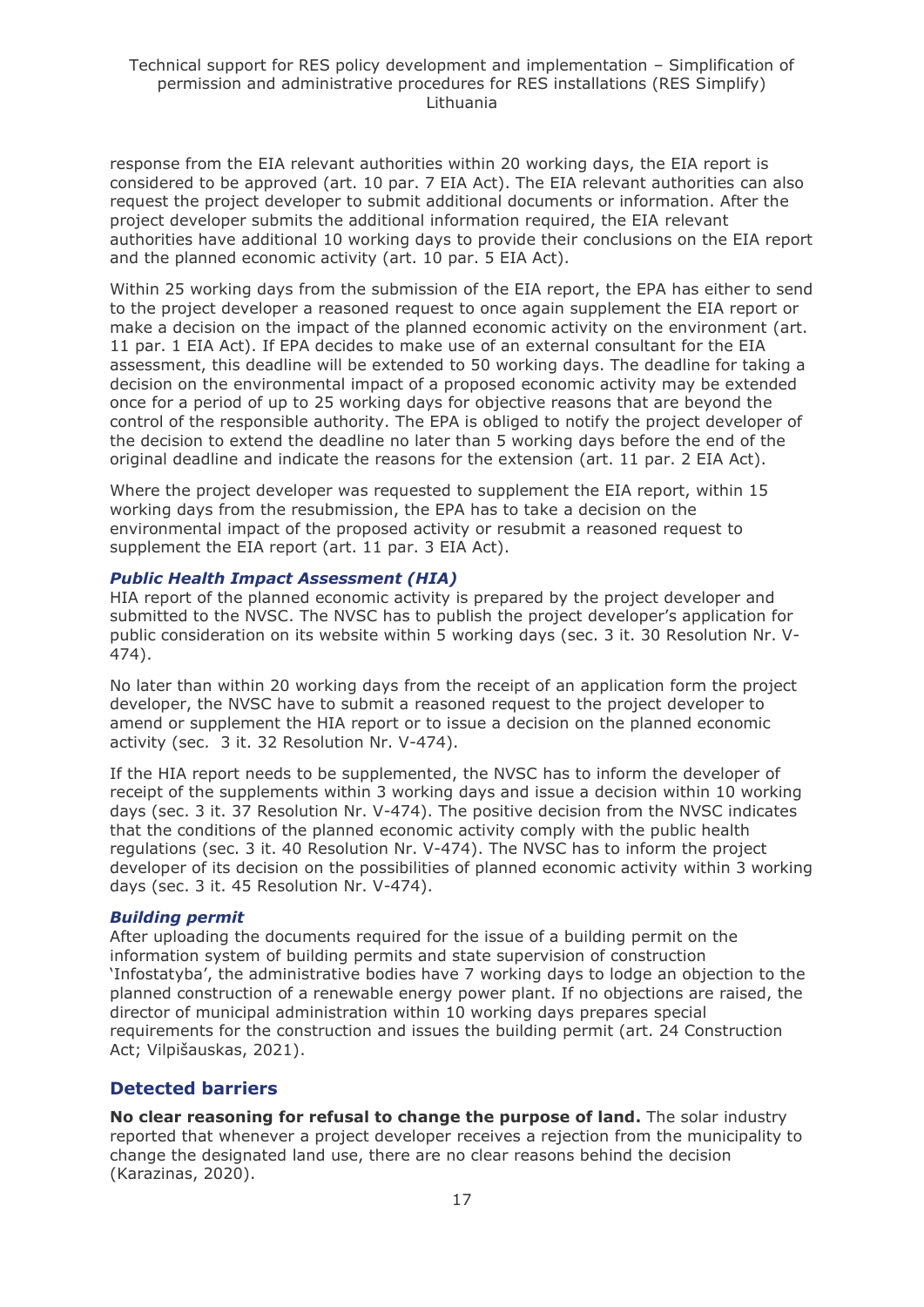**Long and costly special territorial planning.** If the municipality does not have a special plan, then the project developer must prepare this plan at his own expense (art. 6, par. 3. Territorial Planning Act). In addition, the municipal comprehensive plan does not contain provisions on the development of renewable energy projects and does not specify locations where these projects can be built. This was indicated as the biggest barrier to ground-mounted solar parks (Vilpišauskas, 2021). In the interview it was suggested by the solar industry representative that such areas should be marked in the comprehensive plan. This would add much effectiveness to the process and speed up the land use change procedure. Some municipalities have such practises, however around 90% of all municipalities require the project developer to prepare special plan. This process takes around one year and adds extra costs to the project (Radavičius, 2020). Finally, the project developer cannot be sure that once such a plan has been drawn up, the area may be used for the construction of a power plant or that the landowners of surrounding plots will not raise any objections (Vilpišauskas, 2021).

**Long und unreasoned EIA for the repowering of wind power turbines.** In Lithuania, the EIA is not only required for new installations, but also for the repowering of wind power plants. Even though the height of the turbine(s) and the total capacity of the wind farm does not change (e.g., only the model of a turbine or rotor diameter), a new EIA is required. The justification and reasoning for the need of a new IEA for repowering is not clear (Radavičius, 2020). According to the former Vice-Minister of Energy, Rytis Kėvelaitis, the new EIA assessment takes around one year. This costs extra time and requires additional human and financial resources not only on the part of the developer but also the competent authority and is not effective. The requirement for a new EIA should not apply to all but only to certain repowering projects. For example, if the installation exceeds specific thresholds (height, noise, etc.) (Kėvelaitis, 2020).

**No clear criteria for visual impact assessment.** During the IEA, the visual impact of the wind power plant is evaluated. According to the Lithuanian Wind Power Association, the EIA Act does not specify what a visual impact is and provides now clear criteria for its assessment (Radavičius, 2020). The conclusions on the EIA can sometimes state that there is a significant visual impact of the planned economic activity, however, the 'significant visual impact' is not clearly explained. Moreover, the statement lacks explanation as to whether certain measures to reduce that impact could be implemented. As a result, the project developer cannot adapt the project (Radavičius, 2020). In addition, there are similar projects implemented under similar conditions, but the EIA conclusions may differ – positive conclusions for one and negative for the other project (Radavičius 2020).

**Concerns about the discussed amendments to the simplified procedures.** For small renewable energy systems of up to 500 kW, it is not required to change the land use as well as to prepare a special or detailed plan (art. 49 par. 3 RES Act). The Ministry of Energy is currently discussing whether to extend this exception to installations up to 1 MW (Karazinas, 2020). The solar power industry is concerned about these ongoing discussions because if the exception would be applied to renewable energy installation up to 1 MW, most of the ground-mounted PV installations would not have to change the purpose of land and would be built in the areas designated for agriculture. Agricultural land is getting scarce in Lithuania and if it is used for solar power instead of agriculture, the solar industry fears that Environmental Impact Assessment (EIA) will also be necessary for ground-mounted PV installations in the nearest future to avoid the conflict of interest between PV and agriculture. This will create an additional restriction for solar power development (Karazinas, 2020). On the other side, building only a 500 kW solar park for a project developer is financially not attractive, so for the majority of the projects, this exception is not applicable and effective (Vilpišauskas, 2021).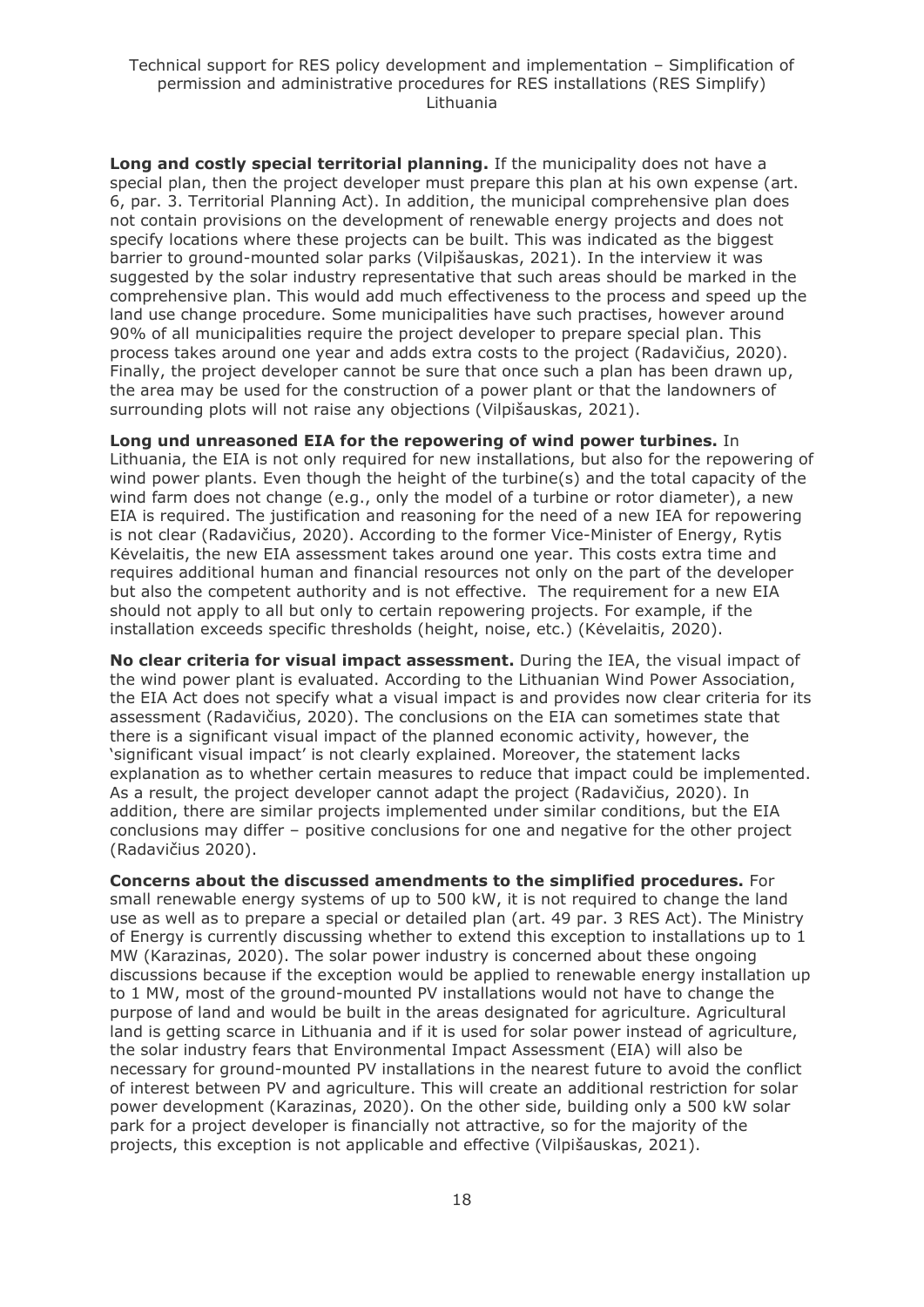## **Identified good practice**

<span id="page-18-0"></span>No good practise related to this process was identified.

## **2.1.4. Grid connection permit**

### **Process flow**

#### *Connection to the electricity grid*

Grid connection permit is relevant for the connection of new renewable power installations and repowering projects. Installations smaller than 6 MW capacity have to be connected to the distribution grid, and installations higher than 6 MW are connected to the transmission grid, if the technical capacities allow it (sec. 4 it. 38 Order Nr. 1- 127). According to the Description of the Procedure for the Use of Electricity Networks (Order Nr. 1-127), all electricity producers have to complete the following steps for the installation to be connected to the electricity grid (either transmission (Litgrid AB) or distribution grid system operators (mainly ESO AB):

- A standard application form for preliminary grid connection conditions has to be completed and submitted to the grid system operator, either to distribution system operator, mainly ESO AB, or transmission system operator - Litgrid AB. The preliminary conditions for the connection to the electricity grid are intended for the preliminary assessment of the amount of the project developers' future investments, connection requirements and are not yet binding (sec. 4 it. 38 Order Nr. 1-127). For preliminary grid connection conditions project developer needs to submit only the prelimenary territorial plan of the installation construction site (Litgrid, n.d.; ESO, n.d.). Prelimenary connection conditions are valid for 6 months (sec. 4 it. 38 Order Nr. 1-127).
- In the case of installation with the installed capacity exceeding 500 kW, the project developer after receiving the preliminary grid connection conditions has to request to sign a protocol of intent regarding the connection of his installation from the grid system operator (art. 22 par. 8 Electricity Act; sec. 6 it. 48 Order Nr. 1-127). After receiving the protocol, developer needs to sign it and resubmit it to the grid system operator. For this step a municipality permit as well as permit from the Lithuanian Armed Forces, if needed, has to be submitted (Litgrid, n.d.). After receiving the signed protocol of intent from the grid system operator, the project developer needs to submit a document stating the enforcement of obligations, guaranteeing to build a power plant with the capacity specified in the protocol of intent (statement from financial institution) (sec. 6 it. 48 Order Nr. 1-127; Litgrid, n.d.).
- After receiving the preliminary grid connection conditions, and, if applicable, the signed protocol of intent and the document stating the enforcement of obligations from the grid system operator, the project developer has to apply to the National Energy Regulatory Council (NERC) for a permission to develop electricity generation capacity (art. 22 par. 9 Electricity Act; sec. 6 it. 48 Order Nr. 1-127).
- After receiving the permission to develop electricity generation capacity the project developer submits the application for grid connection conditions to the grid system operator (Litgrid, n.d.; ESO, n.d.; sec. 6 it. 48 Order Nr. 1-127).
- Upon obtaining the grid connection conditions from the grid system operator, the project developer has to prepare the technical grid connection project. The technical grid connection project has to be drafted in accordance with the issued grid connection conditions and has to be coordinated with the grid system operator. The final technical grid connection project has to be re-submitted to the grid system operator for approval (art. 14 par. 15 RES Act; sec. 6 it. 48 Order Nr. 1-127).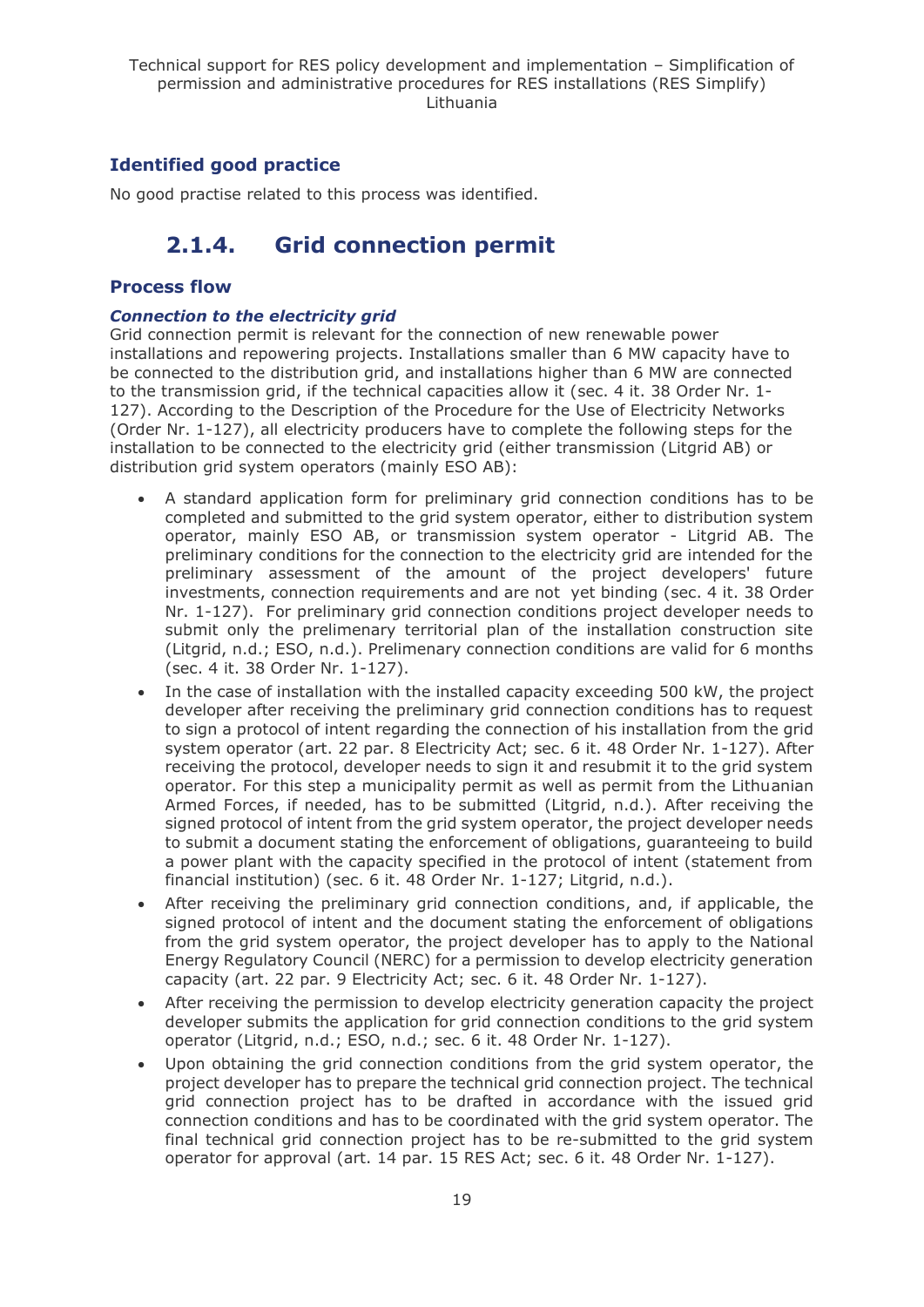- After the project developer has received the license to produce electricity, he needs to send a request to the grid operator to prepare the connection contract. After receiving the contract, the project developer sends back the signed grid connection contract to the grid system operator and pays the grid connection fee (art. 14 par. 15 RES Act; sec. 6 it. 48 Order Nr. 1-127).
- After signing the contract with the grid operator, the project developer can apply for the permission to produce electricity to the NERC (sec. 4 Litgrid, n.d.).

#### *Small-scale devices*

Prosumers who intend to use renewable energy systems with an output of less than 30 kW and want to feed only the excess electricity into the grid, can apply for a simplified grid connection procedure (sec. 2 Order Nr. 1-127). First, they need to register with the grid operator for prosumer status. In the next step, the grid operator prepares the connections for the grid conditions, the gird connection agreement and calculates the connection fee. When the grid connection agreement is signed and the grid connection fee is paid by the project developer, the network operator connects the installation of the prosumer to the grid (ESO AB, n.d.).

#### *Connection to the heating network*

Heat suppliers are obliged to connect all renewable heating devices of independent heat producers that were installed to replace plants fired by fossil fuels. This process step is relevant for new biomass plants. The independent heat producer has to ensure that the heat supplied is consistent with the environmental and quality requirements as well as standards for the security of supply (art. 24 RES Act). The connection costs are covered by the independent heat producer (it. 23 Resolution No. O3-74).

The independent heat producer intending to produce renewable heat needs to submit a written connection request to the heat supplier (it. 30 Resolution No. O3-74). The heat supplier needs to provide the applicant with the detailed information on the technical possibilities and requirements for the connection of the heating installation to the heat transmission network (e.g., bandwidth of the grid, technical parameters, etc.). The information is provided free of charge (it. 30 Resolution No. O3-74).

The independent heat producer must provide the heat supplier with a guarantee that the connection conditions will be fulfilled. After receiving the confirmation on the guarantee of fulfilment of connection requirements, the heat supplier and the potential independent heat producer shall conclude a preliminary agreement on purchase and sale of heat (it. 36 Resolution No. O3-74). The preliminary agreement contains key conditions, including obligations and responsibility of both parties, date of connection, the way of price setting, etc. When entering into the agreement, the independent heat producer shall submit to the heat supplier the findings of the State Energy Inspectorate, stating that the renewable heat producing device complies with the applicable technical and operational requirements (it. 8 Resolution No. O3-74).

After signing the preliminary agreement, the plan of pilot operation (start-up and adjustment works) has to be prepared and submitted to the heat supplier for coordination by the independent heat producer. The pilot operation (start-up and adjustment works) may be started not later than 20 calendar days after the approval of the test operation (start-up and adjustment works) plan.

There is a priority purchase obligation for heat produced from renewable energy sources.

In the view of the stakeholders interviewed, the grid connection process step is perceived as efficient and transparent for both for the connection to the electricity grid as well as to the heating network.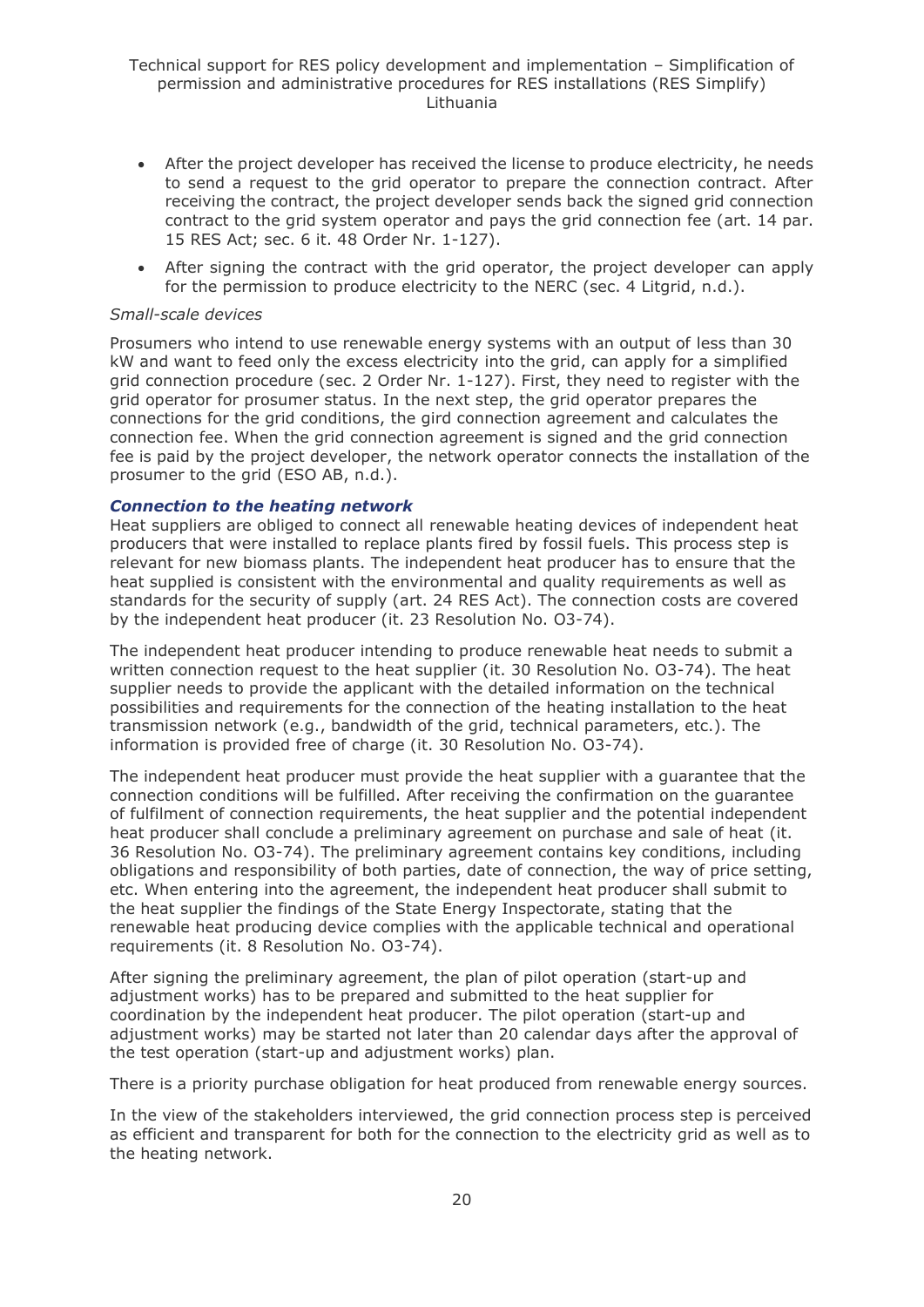### **Deadlines**

#### *Connection to the electricity grid*

The preliminary grid connection conditions have to be issued by the distribution network operator within 15 working days from the receipt of project developer's application form (ESO, n.d.). In the case of connection to the electricity transmission system, it is 30 calendar days (sec. 3 Litgrid, n.d.).

After receiving the prepared form of protocol of intent from the grid operator the project developer has 10 calendar days to sign it and send it back to the grid operator. The protocol of intent to connect the renewable power installation has to be countersigned and returned by the grid operator to the project developer within 30 calendar days from its receipt (art. 22 par. 9 Electricity Act). Project developer within 10 calendar days after receiving the signed protocol of intent needs to submit a document stating the enforcement of the obligations stated in the protocol of intent. The grid system operator provides a confirmation within 5 working days to the project developer that the statement of enforcement of obligations was received (sec. 5 Litgrid, n.d.).

After receiving the permission to develop electricity generation capacity the project developer submits the application for grid connection conditions. The grid operator is obliged to issue the grid connection conditions within 10 working days after receiving the application and all documents (sec. 3 it. 25 Order Nr. 1-127).

The grid connection agreement is prepared by the grid network operator within 5 working days (sec. 3 Order Nr. 1-127). Within 30 calendar days the project developer needs to sign the contract (sec. 9 Litgrid, n.d.).

The grid connection agreement has to be countersigned by the distribution grid network operator within 5 working days, in case of connection to transmission grid system operator within 30 calendar days, from receiving a grid connection agreement signed by the project developer (ESO, n.d; sec. 9, Litgrid n.d.).

The grid connection agreement (with grid connection conditions) is valid for one year, in the time when the contract with the operator has to be signed (sec. 3 it. 25 Order Nr. 1- 127).

The grid operator must connect the renewable power plant within 22 months or within a period during which the developer undertakes to build the power plant, if its longer than 22 months (art. 14 par. 1 RES Act). The deadline for connecting the power plant to the electricity grid may be extended if the electricity grid operator cannot connect the power plant due to delays in work on the side of the project developer or for other reasons beyond the network operator's control (art. 14 par. 3 RES Act).

#### *Small-scale devices*

For small-scale devices, the grid operator is obliged to prepare the grid connection conditions and the grid connection agreement within 5 working days after receiving prosumer's application for a prosumer status, or within 10 working days in case a technical connection project needs to be prepared (sec. 7 it. 56 Order Nr. 1-127).

Once the prosumer has signed the grid connection agreement and paid the grid connection fee, the grid operator performs the grid connection work within 20 calendar days if the technical connection project is not required, or within 60 calendar days if the planning and reconstruction of the grid is necessary (sec. 7 it. 56 Order Nr. 1-127).

#### *Connection to the heating network*

No later than within 15 calendar days from the receipt of application the heat supplier needs to provide the applicant with the detailed information on the technical possibilities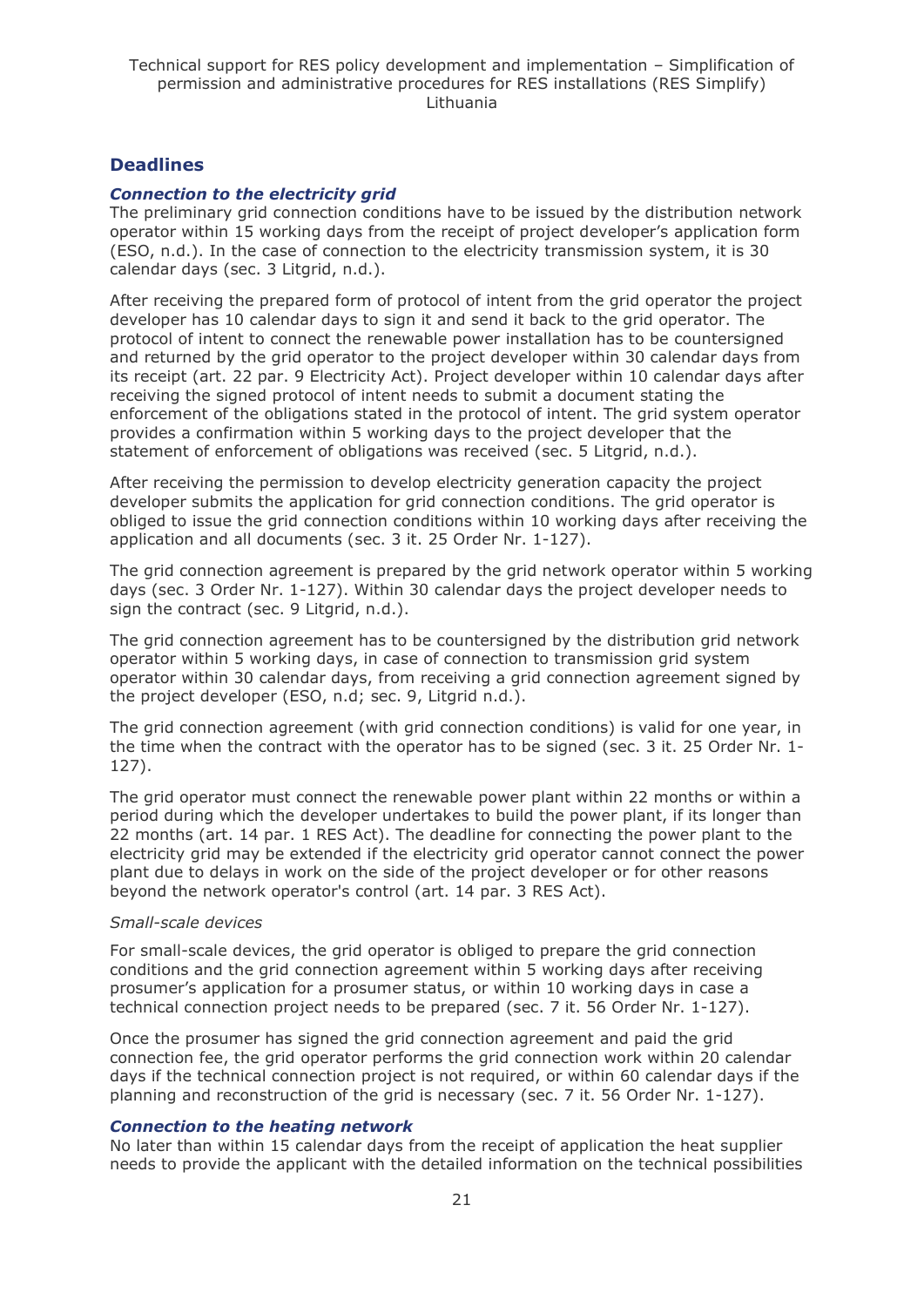and requirements for the connection of the renewable heat installation to the heat transmission network (e.g., bandwidth of the grid, technical parameters, etc.). The connection conditions issued by the heat supplier are valid for 24 months (it. 35 Resolution No. O3-74).

The independent heat producer must within one month provide the heat supplier with a guarantee that the connection conditions will be fulfilled. This guarantee must be turned back to the independent heat provider within 5 working days after submitting the guarantee document. After this, the independent heat producer submits a request to the heat supplier to conclude a connection agreement.

After receiving an application from the independent heat producer to conclude preliminary agreement on purchase and sale of heat, the heat supplier has to conclude the contract within 14 working days (it. 47 Resolution No. O3-74). The independent heat producer has to submit back the signed connection contract to the heat supplier within 14 calendar days. After signing the preliminary agreement, the plan of pilot operation (start-up and adjustment works) has to be prepared and submitted to the heat supplier for coordination by the independent heat producer. The pilot operation (start-up and adjustment works) may be started not later than 20 calendar days after the approval of the test operation (start-up and adjustment works) plan. The actual connection of the independent heat supplier is agreed upon individually in the preliminary connection agreement (it. 50 Resolution No. O3-74).

## **Detected barriers**

**Long deadline for the network operator to connect the power plant.** According to the Lithuanian Wind Power Association, the 22-month deadline for the connection of the RES plant to the electricity network is unreasonably long, especially if only one wind turbine needs to be connected (Radavičius, 2020).

## **Identified good practice**

The stakeholders surveyed perceive the simplified grid connection procedure for renewable power systems with the capacity of less than 30 kW as good practise. The grid connection of these small-scale systems does not require many documents and the connection is organised quickly. Moreover, all documents and the grid connection status can be viewed online when logged on the operator's website (Karazinas, 2020; Vilpišauskas, 2020).

## **2.1.5. Corporate legal fiscal**

### <span id="page-21-0"></span>**Process flow**

According to the Real Estate Tax Act, all real estate owners are subject to a real estate tax (art. 3 Real Estate Tax Act). The real estate tax in the municipal territory is set by the municipal council and can be between 0.5% and 3% of the real estate value (art. 6 Real Estate Tax Act).

All companies that produce electricity, including companies producing electricity from wind, solar or biomass, have to register their property with the Real Estate Register (sec. 4 it. 16 Resolution Nr. 379).

The use of roads for heavy vehicles has to be authorised by the Lithuanian Road Safety Administration (LTSA) under the Ministry of Transport and Communications. For small local roads such authorisation is issued by the municipality. This is applicable for the transportation of wind turbines and other heavy parts of the wind power plant from the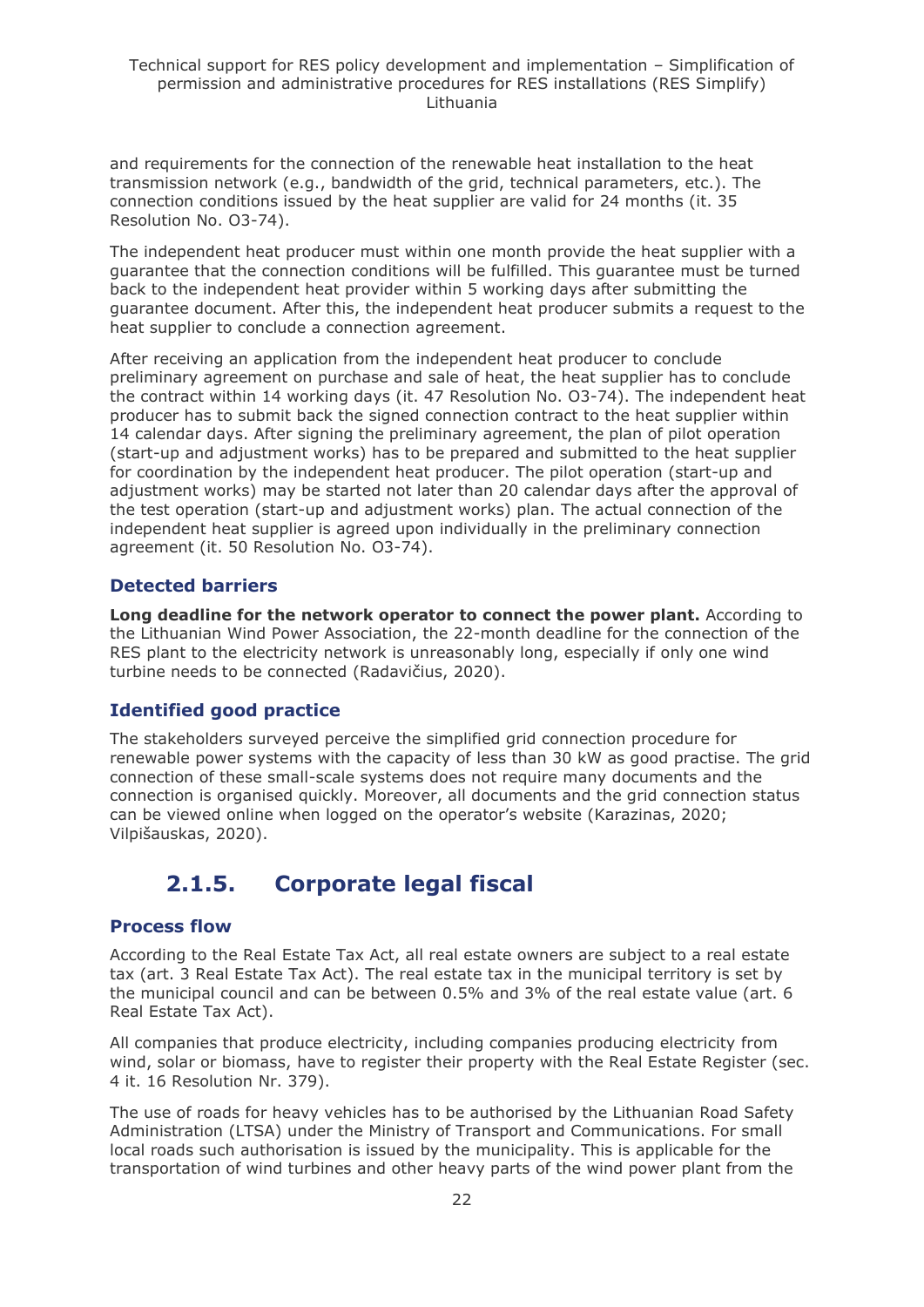Port of Klaipeda to the site of construction. Together with the authorisation, a transportation tax on heavy vehicles, regulated by the Resolution No. 447 of the government of the Republic of Lithuania on the implementation of the law on financing the road maintenance, has to be paid by the project developer, which is calculated according to the load weight, size and kilometres travelled (Resolution No. 447). The size of the tax is calculated by the state enterprise Lithuanian Road Administration. The transportation tax is paid into the budget of the State Tax Inspectorate under the Ministry of Finance of the Republic of Lithuania (it. 8 and 9 Resolution No. 447).

## **Deadlines**

Registration of property rights in the Real Estate Register is carried out within 10 working days. With a higher fee, this can be done in 3, 2 or 1 day (sec. 2 it. 62 Resolution Nr. 379).

### **Detected barriers**

**Highest real estate tax for renewable energy projects.** As mentioned above, municipalities have the discretion to apply different real estate tax rates, ranging from 0.5% to 3% (from 0.3% to 3% by the end of 2020). According to the Lithuanian Wind Power Association, the municipalities often set the maximum allowed tariff, especially for producers of energy from renewable energy sources wind and sun (Radavičius, 2020). There is also no clear picture of how the money collected by the municipality from the real estate tax is used. As a result, both the local community and the project developer are not satisfied with this lack of transparency (Kėvelaitis, 2020).

**High transportation tax for large-size and heavy load transport.** In order to transport parts of the wind power plant from the Port of Klaipeda to the site of construction, the project developer has to pay high taxes for the transportation of largesized and heavy loads. According to the Lithuanian Wind Power Association, the taxes in Lithuania are 10 times higher than in the neighbouring countries Latvia, Poland or Germany. The problem is seen in particular in the part of the tax that is calculated for the kilometres driven, which amounts to minimum of EUR 1.44/10km (it. 1 Resolution No. 447). In comparison with other countries, where mileage is not even considered at all, this adds additional high costs for the project developer. In other countries, a permit is simply issued for a specific fee (Radavičius, 2020).

## **Identified good practice**

No good practise related to this process step was identified.

## <span id="page-22-0"></span>**3. Use of IT systems**

In Lithuania, IT or electronic application submission systems are used for many steps of the spatial, administrative and grid connection procedures.

In order to change the purpose of land one can apply through the information system for preparation of land management (https://www.zpdris.lt/zpdris/jsf/index.jsf).

For the permission to develop electricity generation capacity as well as permission to produce electricity, all documents can be submitted online through the governmental platform 'Electronic government gates' [\(www.epaslaugos.lt\)](https://www.epaslaugos.lt/portal/service/28044/22422?searchId=22374925-2f23-491a-84d7-4079ed8ff981) or through electronic submission (email with electronical signature). The stakeholders interviewed perceive the use of this governmental online platform as efficient. It covers more and more services each year. To use this platform, users have to verify their identity by logging in by one of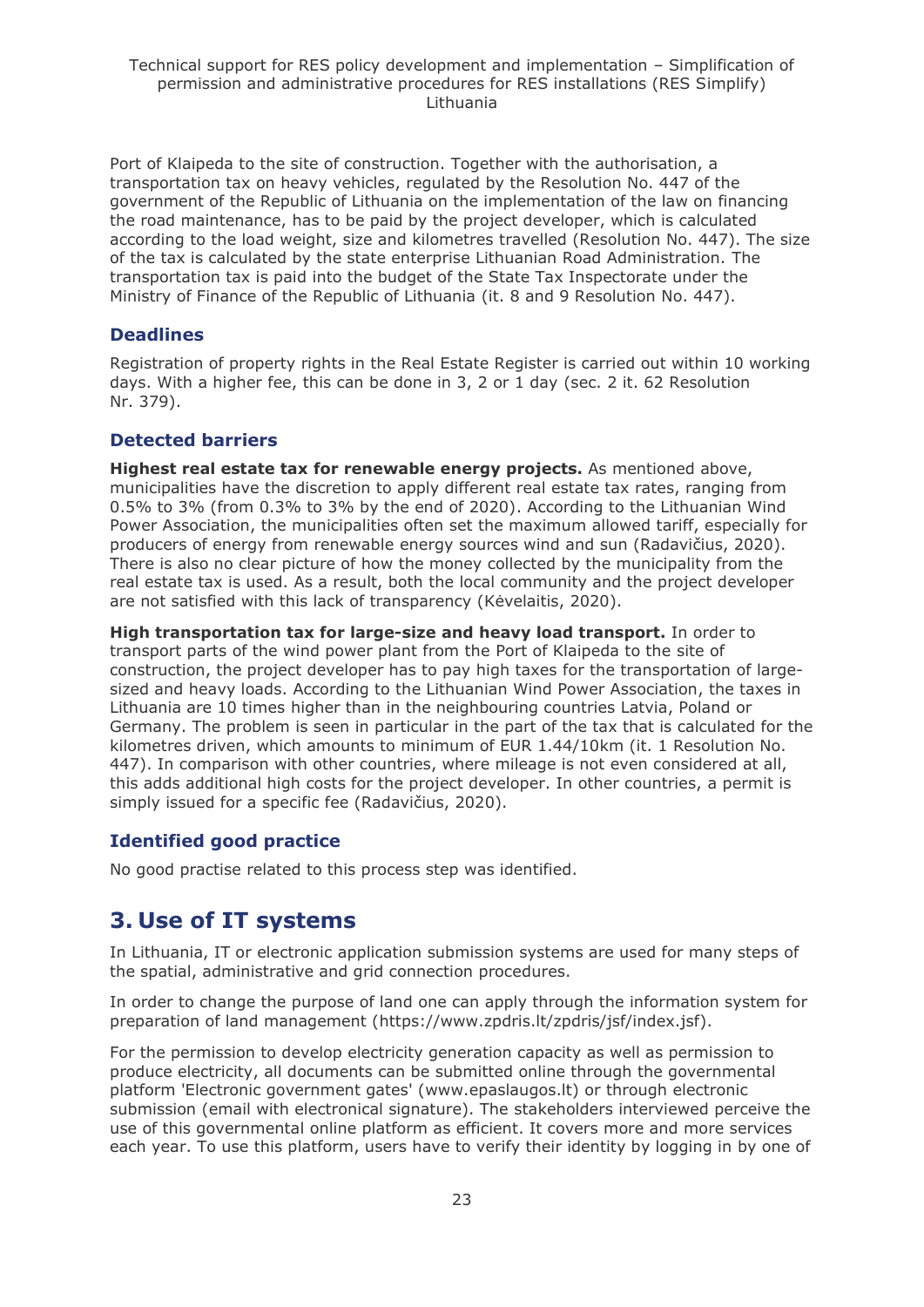the following ways: via electronic banking, with electronic identification or foreign identification means (eID, STORK 2.0).

To submit the documents regarding the HIA and EIA to respective institutions (National Health Centre and Environmental Protection Agency) the project developer can either send them through post or via electronic submission (email).

IT system<sup>3</sup> can be used also to request a construction permit and monitor the status of the request. This platform automatically notifies the municipal administration as well as other relevant competent bodies about the planned construction. If any objection is submitted, the project developer is notified through the platform as well.

To find out, whether a construction permit is required for the construction, the project developers can check the electronic questionnaire implemented by the State Spatial Planning and Construction Inspectorate under the Ministry of Environment (VTPSI)<sup>4</sup>.

Application form for the preliminary grid connection conditions and application for the grid connection permit can be submitted through online platform or per email to the network operator. ESO, the biggest distribution system operator (DSO) in Lithuania, provides an online self-service platform to manage all the applications related to grid connection<sup>5</sup>. The Lithuanian transmission system operator (TSO) Litgrid provides an online application form<sup>6</sup>. Both, the ESO and Litgrid platforms are considered clear and effective.

Also, the application for authorisation to use roads for heavy vehicles can be submitted online<sup>7</sup>.

For the registration of the power plant with the State Enterprise Centre of Registers (SECR), businesses can send their requests for registration with electronic signature to the SECR via email.

## <span id="page-23-0"></span>**4. Complaint procedure**

According to the Public Administration Act, a natural or legal person have the right to appeal against an administrative decision. Right of appeal applies also in cases where no response has been sent to the applicant within the established deadline for considering application (art. 14 Public Administration Act). The natural or legal person can choose to appeal either to the pre-trial Administrative Dispute Commission (art. 8 Pre-Trial Administrative Disputes Procedure) or to a District Administrative Court (art. 29 Administrative Proceedings Act), unless the law regulates otherwise. This includes the appeal on the decisions and conclusions of the Environmental Protection Agency on the EIA assessment.

Complaints go through out-of-court procedure and/or two administrative court instances. Complaints regarding the received decision from the administrative body or refusal to perform actions can be submitted either to the Administrative Disputes Commission (out-

<sup>3</sup> [planuojustatyti.lt/eInfostatyba-external/public/login](https://planuojustatyti.lt/eInfostatyba-external/public/login)

<sup>4</sup> [apklausos.vtpsi.lt/index.php/416549?lang=lt](http://apklausos.vtpsi.lt/index.php/416549?lang=lt)

<sup>5</sup> [www.eso.lt/savitarna/](http://www.eso.lt/savitarna/)

<sup>6</sup> [www.litgrid.eu/index.php/paslaugos/prijungimas-perkelimas-rekonstravimas/pateikti-prasyma/gamintoju](https://www.litgrid.eu/index.php/paslaugos/prijungimas-perkelimas-rekonstravimas/pateikti-prasyma/gamintoju-prasymas-isankstinems-prijungimo-salygoms-gauti/10001)[prasymas-isankstinems-prijungimo-salygoms-gauti/1](https://www.litgrid.eu/index.php/paslaugos/prijungimas-perkelimas-rekonstravimas/pateikti-prasyma/gamintoju-prasymas-isankstinems-prijungimo-salygoms-gauti/10001)

<sup>7</sup> <https://eismoinfo.lt/leidimai/>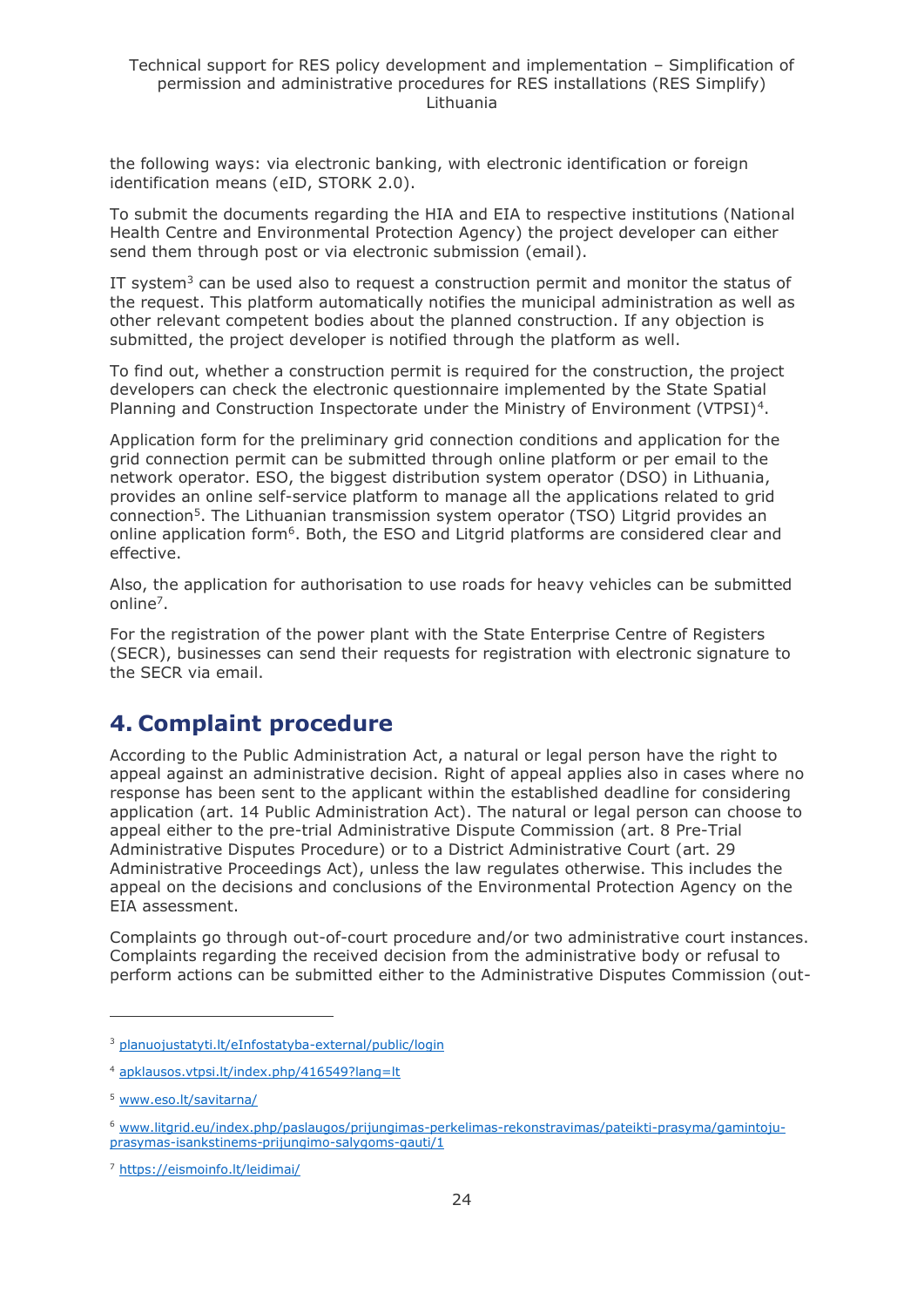of-court procedure) or directly to the District Administrative Court, with few exceptions. Out-of-court procedure is obligatory for real estate tax related complaints (VAAT, 2020).

Complaints on the decision to Administrative Disputes Commission have to be submitted by the interested party within one month from the publication or notification of the action or decision from the public administration entity (art. 8 par. 1 Pre-Trial Administrative Disputes Procedure). Failure to act or delay in considering application or request by administrative body (failing to give answer within the set time) may be appealed within 2 months from the expiry of the set deadline (art. 8 par. 2 Pre-Trial Administrative Disputes Procedure).

A complaint submitted to the Administrative Disputes Commission must be examined within 20 working days of its receipt, with a possibility to extend it for another 10 working days (art. 12 Pre-Trial Administrative Disputes Procedure). At the request of the applicant, the deadline for filing a complaint may be renewed if the director aof municipal administration finds that it was missed for an important reason (art. 9 Pre-Trial Administrative Disputes Procedure). There is a possibility to set an additional 14-day deadline for the applicant to eliminate any deficiencies in the documents submitted (art. 10 Pre-Trial Administrative Disputes Procedure). Once the case is closed, recourse to the Administrative Disputes Commission on a dispute between the same parties on the same subject matter and on the same grounds is not permitted (art 18 Pre-Trial Administrative Disputes Procedure).

The appeal to the decision of the Administrative Dispute Commission can be submitted to the District Administrative Court within 30 calendar days from the decision (first court instance) (art. 20 par. 3 Administrative Proceedings Act).

An appeal to the decision of the District Administrative Court can be submitted to the Supreme Administrative Court of Lithuania as a second court instance (art. 21 par. 1 Administrative Proceedings Act). Preparations for an administrative case in court must normally be completed within one month from the date of receipt of the complaint. The decision to order a hearing should be taken not later than one month before the date of the hearing. The first hearing should take place no later than three months from the date of the order designating the hearing (art. 64 Pre-Trial Administrative Disputes Procedure).

The Administrative Disputes Commission does not decide on issues of damages or reimbursement of costs incurred by the parties during the process. Compensation for damage caused by illegal actions of public administration entity is settled in the Administrative Court (art. 17 Administrative Proceedings Act). An order of the Administrative Court (first instance) regarding the reimbursement of costs may be appealed to the Supreme Administrative Court of Lithuania within seven calendar days of its publication (art. 41 Pre-Trial Administrative Disputes Procedure).

There is a separate complaint procedure for disputes related to the issue of the grid connection permits. A person must first contact the network operator and submit his claims directly (out-of-court dispute settlement procedure). The grid operator must examine the received request and respond to it no later than within 30 days from the receipt of the request (MoEn, 2019).

If the answer does not solve the issue, a person can submit a complaint to the NERC. The NERC investigates complaints regarding actions or omissions of electricity network operators, regarding the request for connection to the relevant networks or connection equipment, acceptance of produced energy into energy networks or performing other network operator obligations (art. 64 RES Act; art. 34 par. 4 Energy Act). If NERC determines that the preliminary grid connection conditions do not comply with established grid connection procedures, the electricity network operator must issue new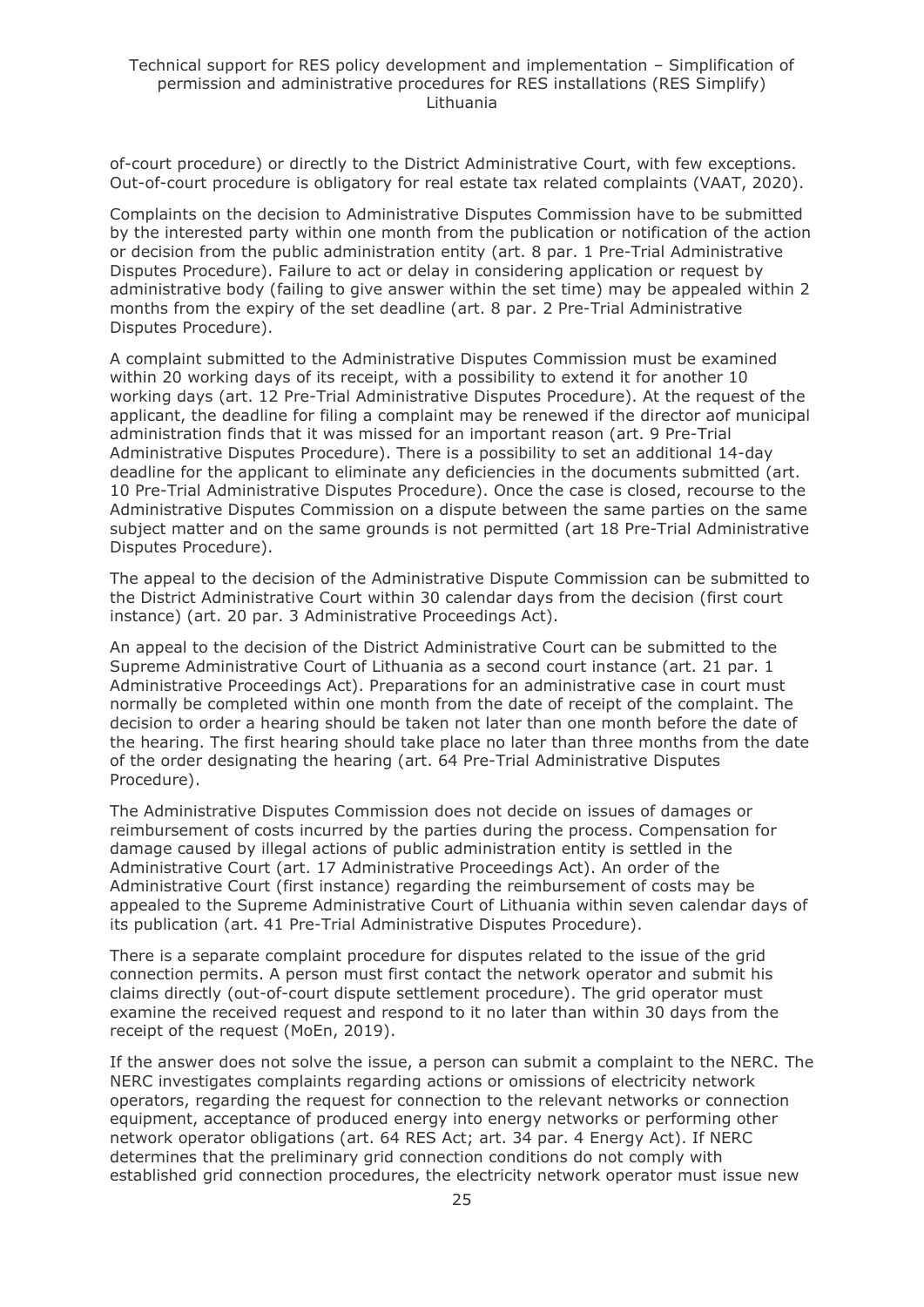preliminary grid connection conditions no later than within 30 calendar days (art. 14 RES Act).

Decisions made by the NERC enter into force if neither party files a claim with the District Administrative Court within 30 days from NERC's decision (art. 34 par. 7 Energy Act). Procedural decisions of NERC may be appealed to a District Administrative Court within 7 days from the decision (art. 34 par. 9 Energy Act).

In general, the stakeholders surveyed for this report do not perceive the complaint procedures as effective. Procedures can take around 2 to 7 years (Karazinas, 2020). Also, the remedies are not clearly defined (Vilpišauskas, 2021).

## <span id="page-25-0"></span>**5. Specific features to ease administrative procedure**

Table 2 below provides information on the existing specific features to ease administrative procedures in Lithuania.

| <b>Specific feature</b>                       | <b>Existing</b> | <b>Short description</b>                                                                                                                                                                                                                                                                                                                                                                                                                                                                                                                                                                                                                                            |
|-----------------------------------------------|-----------------|---------------------------------------------------------------------------------------------------------------------------------------------------------------------------------------------------------------------------------------------------------------------------------------------------------------------------------------------------------------------------------------------------------------------------------------------------------------------------------------------------------------------------------------------------------------------------------------------------------------------------------------------------------------------|
| Simultaneous procedures                       | no              |                                                                                                                                                                                                                                                                                                                                                                                                                                                                                                                                                                                                                                                                     |
| National contact points and<br>one-stop-shops | yes             | In 2019, the Ministry of Energy established a<br>national contact point for renewable energy<br>developers and producers - the Lithuanian Energy<br>Agency (LEA) (Kėvelatis, 2020). Project developer<br>can be guided by the LEA, which would facilitate the<br>entire administrative permit application and granting<br>process. However, there is not much information<br>provided online for developers to contact the agency<br>regarding the administrative processes. During the<br>interviews, this agency was not mentioned as a<br>contact point, suggesting that this possibility is not<br>well communicated (Karazinas, 2020; Radavičius,<br>$2020$ ). |
|                                               |                 | For now, one-stop-shop exists only<br>in<br>the<br>municipality, covering the territorial planning and<br>permissions from the cultural heritage as well as<br>natural protection agencies and building permit.                                                                                                                                                                                                                                                                                                                                                                                                                                                     |
| Application of $2+1$ and $1+1$<br>rules       | yes             | Deadlines for procedures for the installation of a<br>power plant are already compliant with RED II and<br>are not subject to further changes. The procedures<br>for installations larger than 30 kW are compliant with<br>the rule 2+1 (Sveklaitė, 2020). Simplified procedure<br>is applied for installations up to 30 kW and up to 150<br>kW. They are exempt from spatial planning and land<br>change requirements. However, only the<br>use<br>installations of less than 30 kW comply with the $1+1$<br>rule.                                                                                                                                                 |
| Simple notification<br>procedure              | yes             | Simple notification procedure applies for the grid<br>connection of prosumers' installations of less than 30<br>kW capacity. They need to apply for a prosumer<br>status, if the excess electricity is fed into the grid.<br>Then the grid connection conditions and grid<br>connection agreement are prepared, and the<br>connection fee is calculated by the grid operator<br>within 5 working days (or 10 working days if a                                                                                                                                                                                                                                      |

*Table 2: Specific features to ease administrative procedures*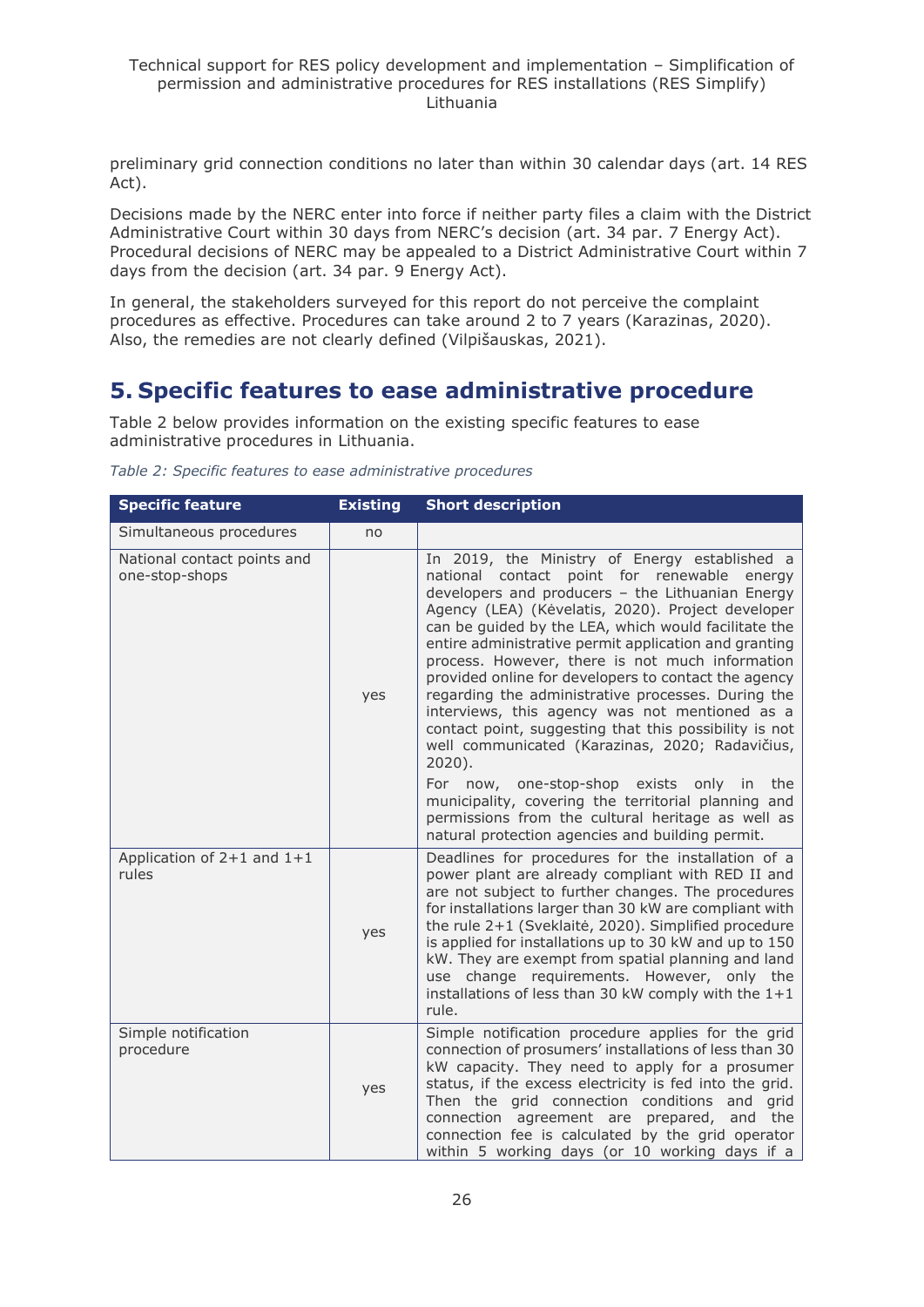|                                                              |     | technical project is needed). This simple notification<br>system is perceived as effective.                                                                                                                                                                                                                                                                                                                                        |
|--------------------------------------------------------------|-----|------------------------------------------------------------------------------------------------------------------------------------------------------------------------------------------------------------------------------------------------------------------------------------------------------------------------------------------------------------------------------------------------------------------------------------|
| Pre-planning                                                 | no  |                                                                                                                                                                                                                                                                                                                                                                                                                                    |
| Pre-application consultation                                 |     | Pre-application consultation is optional and can be<br>organised by the project developer. This is an<br>increasing trend among the wind power project<br>developers (Radavičius, 2020). For solar PV projects<br>this is rather not a common practise (Karazinas,<br>$2020$ ).<br>Pre-application consultation is organised before                                                                                                |
|                                                              | yes | applying for a construction permit from the<br>municipality. Wind power industry leads discussions<br>not only with the municipality, but also with the<br>relevant local community. The aim of such a<br>consultation is to understand the conditions of the<br>municipality and address the concerns of the local<br>community and this way facilitate and accelerate the<br>administrative procedure at the municipality level. |
|                                                              |     | The re-application consultation is perceived as very<br>effective by the wind industry, especially with regard<br>to addressing communities' concerns before the<br>project is initiated. However, because this process is<br>optional, many developers do not use this measure.                                                                                                                                                   |
| Project acceptance<br>measures                               |     | Information campaigns are organised by the<br>$\bullet$<br>Ministry of Energy and Ministry of Environment<br>to inform the society on the benefits of<br>renewable energy.                                                                                                                                                                                                                                                         |
|                                                              |     | The maximum real estate tax of 3% for the RES<br>$\bullet$<br>power plant makes renewable energy projects<br>more attractive to the municipality.                                                                                                                                                                                                                                                                                  |
|                                                              | yes | Pre-application consultation with the community<br>$\bullet$<br>and municipality became a common practise for<br>renewable energy project developers, where<br>communities'<br>clarified<br>concerns<br>are<br>and<br>addressed by the project developer. This is<br>mainly the case with wind power projects in<br>Lithuania.                                                                                                     |
|                                                              |     | Voluntary<br>compensation<br>for<br>measures<br>communities that are close to the areas of wind<br>power parks are in place.                                                                                                                                                                                                                                                                                                       |
| Measures to streamline<br>litigation by third parties<br>yes |     | Once the judicial process is over, it is not allowed<br>$\bullet$<br>to go to court for disputes between the same<br>parties on the same subject matter and on the<br>same grounds (art 18 Pre-Trial Administrative<br>Disputes Procedure).                                                                                                                                                                                        |
|                                                              |     | The right of a claim against the decision or act of<br>$\bullet$<br>the administrative body is limited to the<br>interested parties, i.e., those who are or might<br>be affected by the decision or act concerned (art.<br>5 Administrative Proceedings Act).                                                                                                                                                                      |
| Other                                                        | no  |                                                                                                                                                                                                                                                                                                                                                                                                                                    |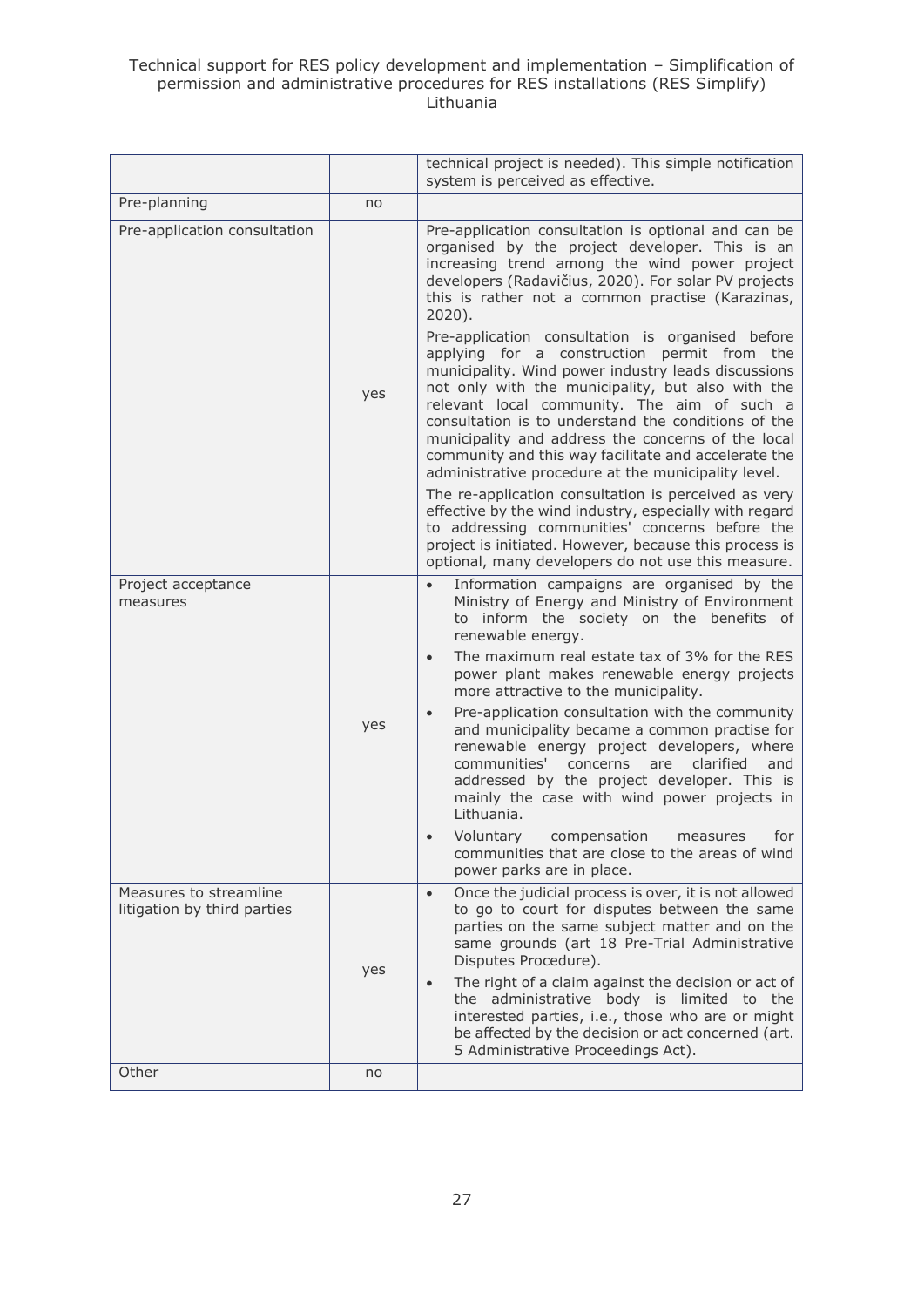## <span id="page-27-0"></span>**6. Indicators to measure the performance of the overall process**

Table 3 below provides information on the indicators to measure the performance of the overall administrative and grid connection process in Lithuania.

*Table 3: Performance indicators to assess administrative and grid connection processes*

| <b>Performance indicator</b>                                                                           | <b>Description</b>                                                                                                                                                                                                                                                                                                                                     |
|--------------------------------------------------------------------------------------------------------|--------------------------------------------------------------------------------------------------------------------------------------------------------------------------------------------------------------------------------------------------------------------------------------------------------------------------------------------------------|
| Average response time by<br>the competent authorities<br>and TSO/DSO for grid<br>connection procedures | The average response time is generally corresponding with the<br>official deadlines. In many cases it is 30 calendar days (Radavičius,<br>2020). TSO/DSO have also clearly established deadlines to respond<br>and they are kept. Where the deadlines are not defined, the<br>response time can vary from 1 week to 1,5 years (Karazinas,<br>$2020$ ). |
| Process duration                                                                                       | For PV systems exceeding 30 kW the whole process takes around<br>6 months (Karazinas, 2020). For wind power plants, the whole<br>administrative process takes around 4 or 5 years, including the EIA<br>assessment (Kėvelaitis, 2020)                                                                                                                  |
|                                                                                                        | The land purpose change or refusal to change is issued within 10<br>working days (Resolution No. 1073).                                                                                                                                                                                                                                                |
|                                                                                                        | To prepare a special or detailed territorial plan, if municipality does<br>not have one, takes around 1 year (Vilpisauskas, 2021).                                                                                                                                                                                                                     |
|                                                                                                        | The permission to develop electricity generation capacity as well as<br>electricity generation permission are issued within 30 calendar<br>days of receiving the application and all necessary supporting<br>documents (art. 21 par. 1 Energy Act).                                                                                                    |
|                                                                                                        | The whole EIA process, including the preparation of EIA<br>assessment takes around 12 months (Kevelaitis, 2020).                                                                                                                                                                                                                                       |
|                                                                                                        | After submitting an application for construction permit, in not<br>objections within 7 days have been submitted, the director of<br>municipal administration within 10 working days prepares special<br>requirements for the construction and issues the construction<br>permit (art. 24 Construction Act).                                            |
|                                                                                                        | Connection of an installation to the electricity grid takes up to 22<br>months (Radavičius, 2020; Sveklaitė, 2020).                                                                                                                                                                                                                                    |
| Project approval rates                                                                                 | N.A.                                                                                                                                                                                                                                                                                                                                                   |
| Costs of administrative<br>processes                                                                   | The cost of administrative processes is perceived as appropriate<br>by the stakeholders interviewed (Karazinas, 2020; Vilpišauskas,<br>2021). The cost is as follows:                                                                                                                                                                                  |
|                                                                                                        | For systems up to 30 kW: around EUR 100-300<br>For installations between 30 kW and 100 kW: EUR 1,000 -<br>$\bullet$<br>3,500<br>For installations between 100 kW and 1 MW: from EUR 3,500<br>$\bullet$                                                                                                                                                 |
|                                                                                                        | (Karazinas, 2020)                                                                                                                                                                                                                                                                                                                                      |
| Share of permits that are<br>legally challenged                                                        | No data is available on the exact share. It could be estimated at<br>less than 10% of all projects (Vilpišauskas, 2021; Karazinas,<br>2020).                                                                                                                                                                                                           |
| Share of legal challenges<br>that are overruled                                                        | N.A.                                                                                                                                                                                                                                                                                                                                                   |
| Stakeholder interests                                                                                  | Stakeholder interests are addressed in the spatial planning, the EIA<br>approval and building permitting procedures (see Section 2.1.3.).                                                                                                                                                                                                              |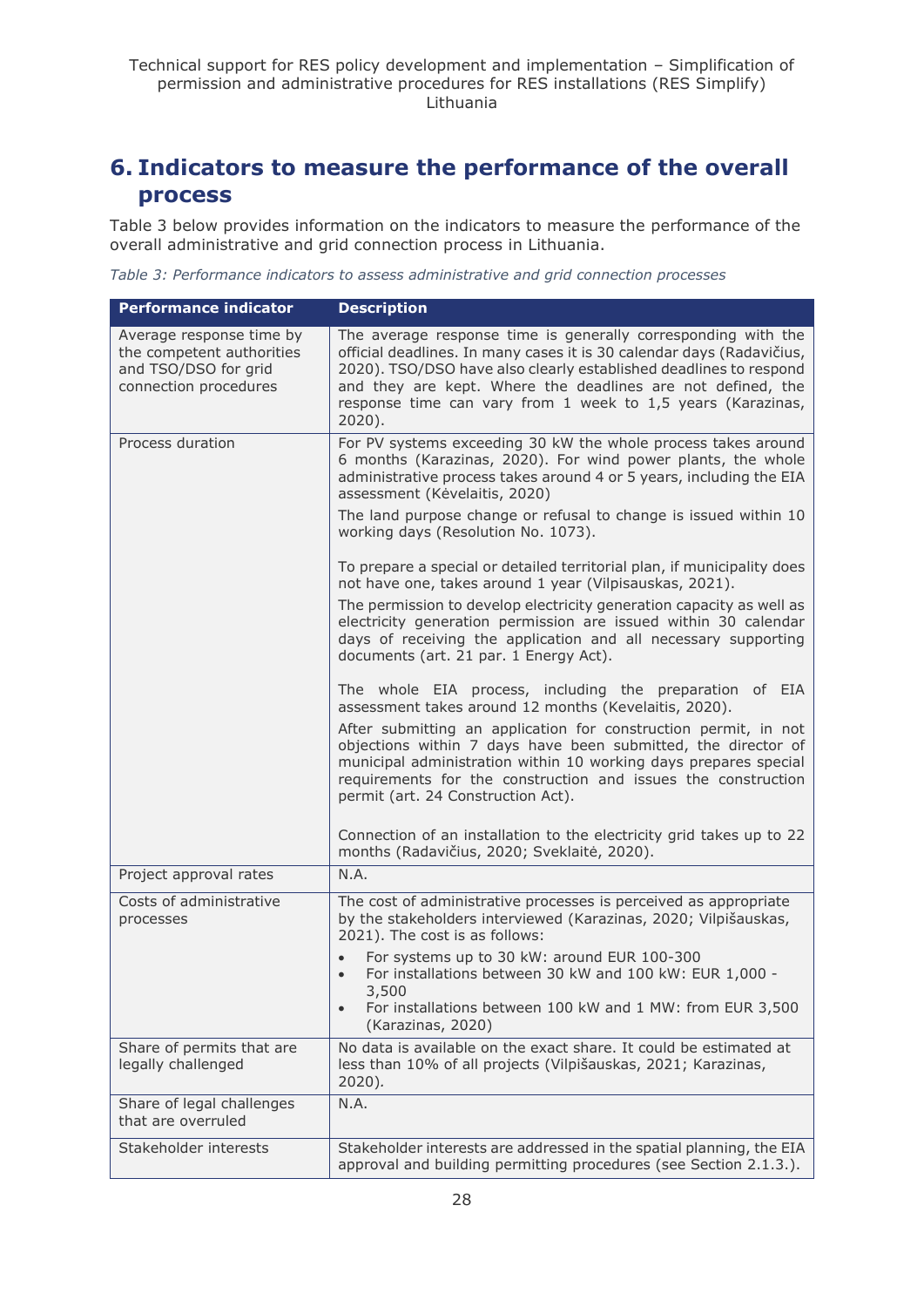| There are no or little stakeholder involvement in the grid operator's |
|-----------------------------------------------------------------------|
| decision-making process (Radavičius, 2020).                           |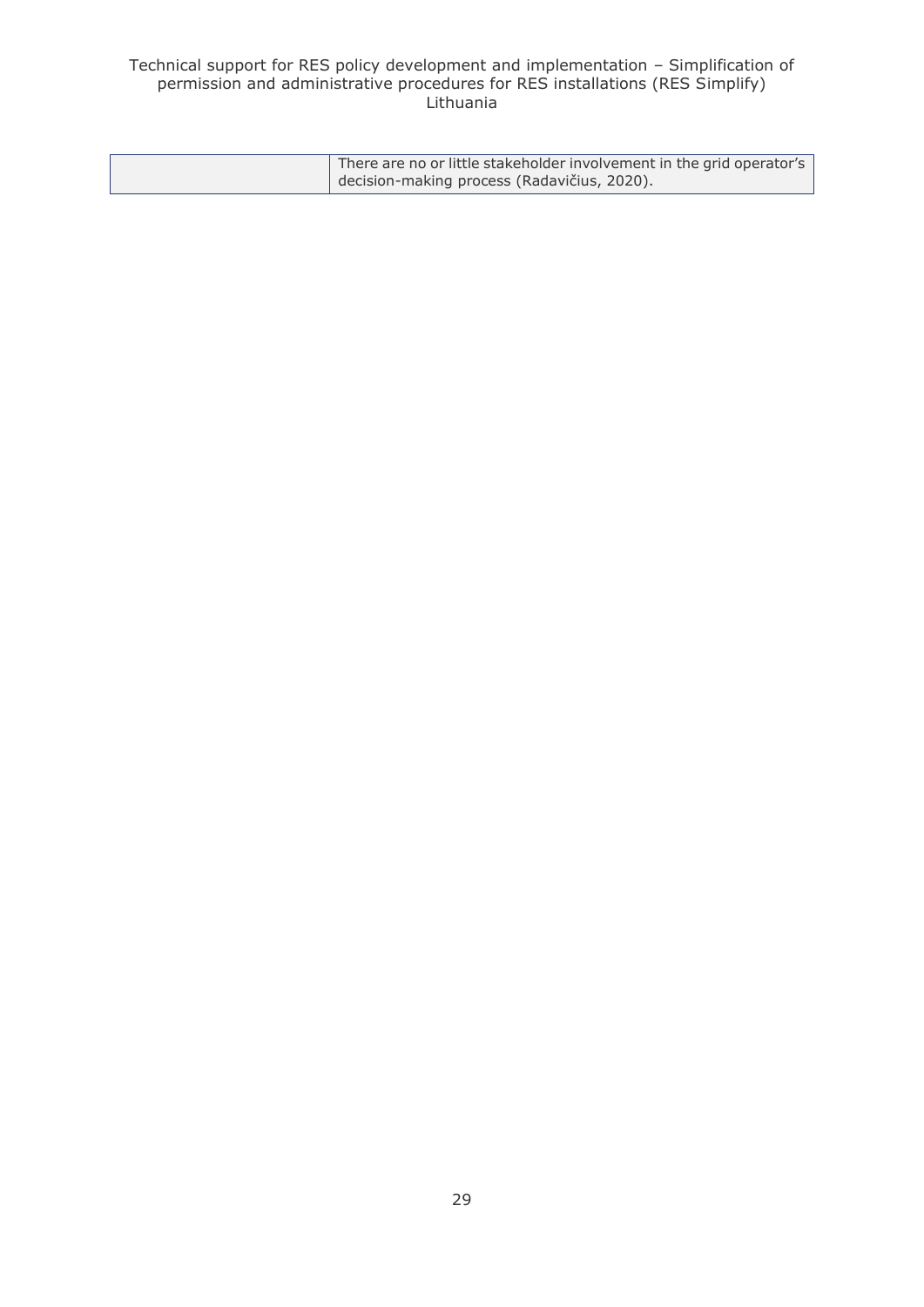## <span id="page-29-0"></span>**References**

- Biokuras, 2018. Central heating announces a revival. Available at: < http://www.biokuras.lt/centrinis-sildymas-skelbia-atgimima> [Accessed 3 February 2021].
- EPA (Environmental Protection Agency), 2020. Public participation in the environmental impact assessment (EIA) and EIA selection processes of planned economic activities. The activities of the attempt of the activities of the attempt of the attempt of the attempt of the attempt of the attempt of the attempt of the attempt of the attempt of the attempt of the attempt of the attem <https://am.lrv.lt/uploads/am/documents/files/PAV/Visuomen%C4%97s%20daly vavimas%20PAV\_2020-10-14.pdf> [Accessed 19 December 2020].
- epaslaugos, n.d. Issuance of permits for the development of electricity generation capacity and permits for the production of electricity. Available at:< https://www.epaslaugos.lt/portal/service/92422/16020> [Accessed 3 February 2021].
- ESO AB (Distribution System Operator), n.d. Information on grid connection for installations up to 30kW. Available at: <https://www.eso.lt/lt/namams/elektra/jeielektra-gaminu-pats/gaminancio-kliento-prijungimas-iki-30kw.html> [Accessed 5 December 2020].
- Geometra, 2020. Land purpose change. Available at: <https://www.geometra.lt/paslaugos/zemes-paskirties-keitimas> [Accessed 21 January 2021].
- Geometra, 2017. How to change the purpose of land? Available at: <https://www.geometra.lt/blogas/138-kaip-pakeisti-zemes-sklypo-paskirti> [Accessed 21 January 2021].
- Litgrid AB (Transmission System Operator), n.d. Description of the procedure for the use of electricity producers in electricity transmission networks. Available at: <https://www.litgrid.eu/uploads/files/dir481/dir24/dir1/6\_0.php> [Accessed 19 December 2020].
- MoEn (Ministry of Energy), 2019. Procedure for appealing against decisions. Available at: <https://vei.lrv.lt/lt/administracine-informacija/ukio-subjektuprieziura/sprendimu-apskundimo-tvarka> [Accessed 5 December 2020].
- MoEn (Ministry of Energy) 2020a. Statistics. Available at: < https://enmin.lrv.lt/lt/veiklossritys-3/atsinaujinantys-energijos-istekliai/statistika> [Accessed 19 January 2021].
- MoEn (Ministry of Energy) 2020b. A procurement for an environmental impact assessment of wind farms in the Baltic Sea has been announced. Available at: < https://enmin.lrv.lt/lt/naujienos/paskelbtas-pirkimas-vejo-elektriniu-baltijosjuroje-poveikio-aplinkai-vertinimui-atlikti> [Accessed 3 February 2021].
- MoEn (Ministry of Energy), 2016. The map of the territories of the Republic of Lithuania, where the design and construction works of wind power plants may be restricted has been approved. Available at: < https://enmin.lrv.lt/lt/veiklos-sritys-3/atsinaujinantys-energijos-istekliai/aktuali-informacija-naujienos/patvirtintaslietuvos-respublikos-teritoriju-kuriose-gali-buti-ribojami-vejo-elektriniu-aukstustatiniu-projektavimo-ir-statybos-darbai-zemelapis> [Accessed 21 January 2021].
- NERC (National Energy Regulatory Council), 2020a. Permission to develop generation capacity. Available at: <https://www.vert.lt/Puslapiai/bendra/technineprieziura/Leidimas-pl%C4%97toti-elektros-energijos-gamybospaj%C4%97gumus.aspx> [Accessed 5 December 2020].
- NERC (National Energy Regulatory Council), 2020b. Description of the provision of administrative services by the State Energy Inspectorate. Permission to produce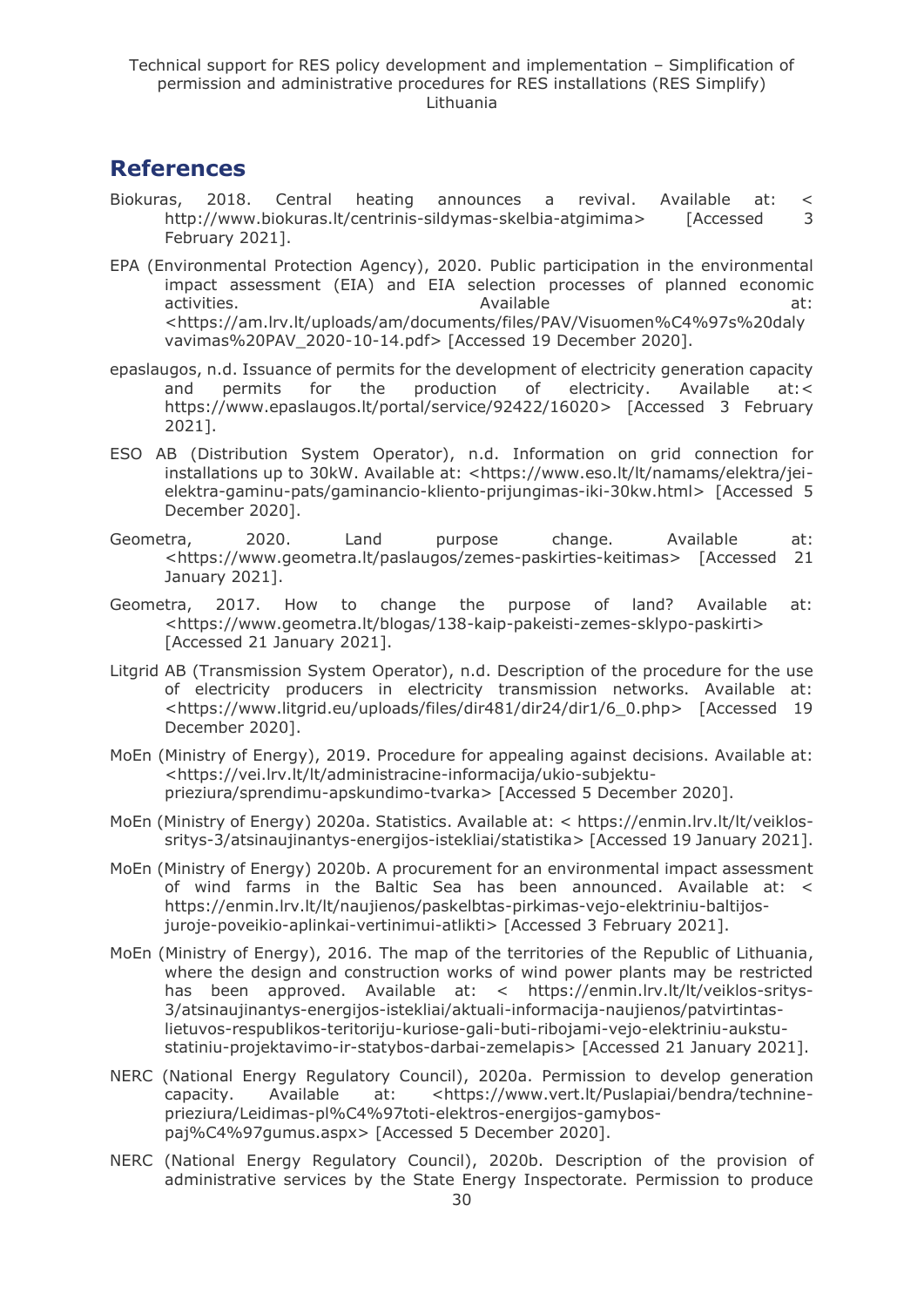electricity. The contract of the contract at: Available at: the contract of the contract at: <https://www.regula.lt/Puslapiai/bendra/Paslaugos/Leidimo-gaminti-elektrosenergija-isdavimas.aspx> [Accessed 5 December 2020].

- NERC (National Energy Regulatory Council), 2020c. Rules of the procedure for out-of-court settlement of disputes. Available at: <https://www.regula.lt/Puslapiai/naujienos/2019-metai/2019-birzelis/2019-06- 27/patvirtintos-vartotoju-skundu-nagrinejimo-ir-gincu-neteisminio-sprendimoproceduros-taisykles.aspx> [Accessed 5 December 2020].
- Radavičius, A., 2020. Renewable Energy in Lithuania- will we maintain the direction after the elections? Article in 15min. Available at: <https://www.15min.lt/naujiena/aktualu/nuomones/aistis-radaviciusatsinaujinanti-energetika-lietuvoje-ar-islaikysime-krypti-po-rinkimu-18-1384018> [Accessed 23 November 2020].
- RNP (Renewable Networking Platform), 2020. Obstacles and Best Practices database. Available at: <https://www.renewables-networking.eu/obstacles> [Accessed 28 December 2020].
- Skuodas, 2020: Special plan for the development of alternative energy sources wind and solar power plants in the territory of Skuodas district municipality. Available at: <https://www.skuodas.lt/administracine-informacija/planavimodokumentai/skuodo-rajono-savivaldybes-teritorijos-alternatyviu-energijossaltiniu-vejo-ir-saule-jegainiu-pletros-isdestymo-specialusis-planas/> [Accessed 21 January 2021].
- SSPC (State Spatial Planning and Construction Inspectorate under the Ministry of Environment), 2020. Questionnaire on mandatory construction permits for new constructions. Available at: <http://apklausos.vtpsi.lt/index.php/416549?lang=lt> [Accessed 19 December 2020].
- Telsiai, 2012. Special plan of the territory located in Degaičiai, Egirdžiai, Patausalė, Dirmeikiai, Tryškiai, Ubiškė, Duseikiai areas, Telšiai district (Special plan of wind power plants). Available at: <http://www.telsiai.lt/go.php/lit/Specialieji-planai/1> [Accessed 19 December 2020].
- VAAT (Vilnius Administrative Court), 2020. Pre-trial dispute procedure. Available at: <https://vaat.teismas.lt/asmenu-aptarnavimas/ka-reiketu-zinoti-kreipiantis-iteisma/gincu-nagrinejimas-ne-teismo-tvarka/114> [Accessed 19 December 2020].

#### **Interviews**

Karazinas, A., 2020. Lithuanian Solar Power Association. Interviewed on 25.11.2020.

- Kėvelaitis, R., 2020. Ministry of Energy of Republic of Lithuania. Interviewed on 7.12.2020.
- Nagevičius, M., 2020. Lithuanian Confederation of Renewable Resources. Interviewed on 06.01.2021.
- Radavičius, A., 2020. Lithuanian Wind Power Association (LVEA). Interviewed on 23.11.2020.
- Sveklaitė, L., 2020. Ministry of Energy of Republic of Lithuania. Email exchange on 14.12.2020.

#### **Legislation**

Administrative Proceedings Act (Administrative Proceedings Act of the Republic of Lithuania), 1999. Lietuvos Respublikos administracinių bylų teisenos įstatymas (Nr. VIII-1029).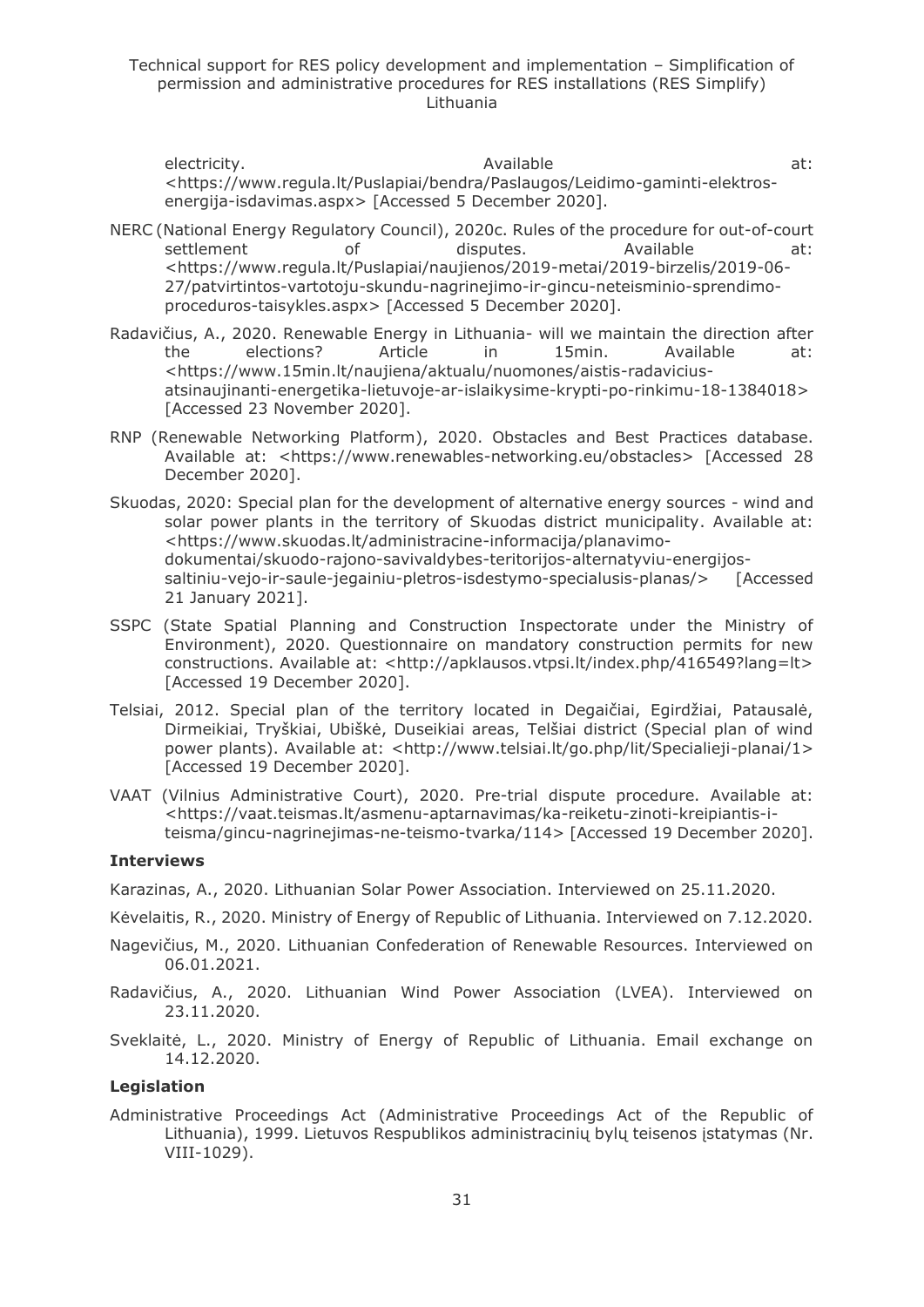- Construction Act (Construction Act of the Republic of Lithuania), 1996. Lietuvos Republikos statybų įstatymas (Nr. I-1240).
- EIA Act (Environmental Impact Assessment Act of the Republic of Lithuania), 2017. Lietuvos Respublikos planuojamos ūkinės veiklos poveikio aplinkai vertinimo įstatymas (Nr. I-1495).
- Energy Act (Energy Act of the Republic of Lithuania), 2002. Lietuvos Respublikos energetikos įstatymas (Nr. IX-884).
- Electricity Act (Electricity Act of the Republic of Lithuania), 2000. Lietuvos Respublikos elektros energijos įstatymas (Nr. VIII-1881)
- NECP (National Energy and Climate Plan), 2019. Lietuvos Respublikos nacionalinis energetikos ir klimato srities veiksmų planas 2021-2030m. Available at: <https://ec.europa.eu/energy/sites/ener/files/documents/lt\_final\_necp\_main\_en. pdf> [Accessed 3 January 2021].
- NEIS (National Energy Independence Strategy), 2018. Lietuvos Respublikos Nacionalinė energetinės nepriklausomybės Strategija. Available <https://enmin.lrv.lt/uploads/enmin/documents/files/Nacionaline%20energetines %20nepriklausomybes%20strategija\_2018\_LT.pdf> [Accessed 8 January 2021]
- Order Nr. 1-127 on approval of the description of the procedure for the connection of electrical equipment of electricity producers and consumers to the electricity networks, 2012 (2012 liepos 4d. isakymas Nr. 1-127 del elektros energijos gamintoju ir vartotoju elektros irenginiu prijungimo prie elektros tinklu tvarkos aprašo patvirtinimo).
- Pre-Trial Administrative Disputes Procedure Act (Pre-Trial Administrative Disputes Procedure Act of the Republic of Lithuania), 1999. Lietuvos Respublikos ikiteisminio administracinių ginčų nagrinėjimo tvarkos įstatymas (Nr. VIII-1031).
- Public Administration Act (Public Administration Act of the Republic of Lithuania), 1999. Lietuvos Respublikos viešojo administravimo įstatymas (Nr. VIII-1234).
- Real Estate Tax Act (Real Estate Tax Act of the Republic of Lithuania), 2005. Lietuvos Respublikos nekilnojamojo turto mokesčio įstatymas (Nr. X-233).
- RES Act (Renewable Energy Act of Republic of Lithuania), 2011. Lietuvos Respublikos atsinaujinančių išteklių energetikos įstatymas (Nr. XI-1375).
- Resolution No. 626 on territorial restrictions of Republic of Lithuania for the construction of wind power plants with respect to the national security, 2012 (Lietuvos Respublikos Vyriausybės 2012 m. gegužės 29 d. nutarimas Nr. 626 dėl informacijos apie Lietuvos Respublikos teritorijas, kuriose, atsižvelgiant į nacionalinio saugumo reikalavimus, gali būti taikomi vėjo elektrinių projektavimo ir statybos apribojimai, teikimo ir vėjo elektrinių projektavimo bei statybos vietų šiose teritorijose derinimo tvarkos aprašo patvirtinimo).
- Resolution No. O3-74 on the description of the procedure and the conditions for the purchase of heat from independent heat producers, 2013 (Valstybinės Kainų ir Energetikos Kontrolės Komisijos 2013m. vasario 28 d. nutarimas Nr. 03-74 dėl Valstybinės Kainų ir Energetikos Kontrolės Komisijos 2010 m. spalio 4 d. nutarimo nr. o3-202 "dėl šilumos supirkimo iš nepriklausomų šilumos gamintojų tvarkos ir sąlygų aprašo patvirtinimo" pakeitimo).
- Resolution No. 379 on approval of the land register provisions, 2014 (Lietuvos Respublikos Vyriausybės 2014 m. balandžio 23 d. nutarimas Nr. 379 dėl nekilnojamojo turto registro nuostatų patvirtinimo).